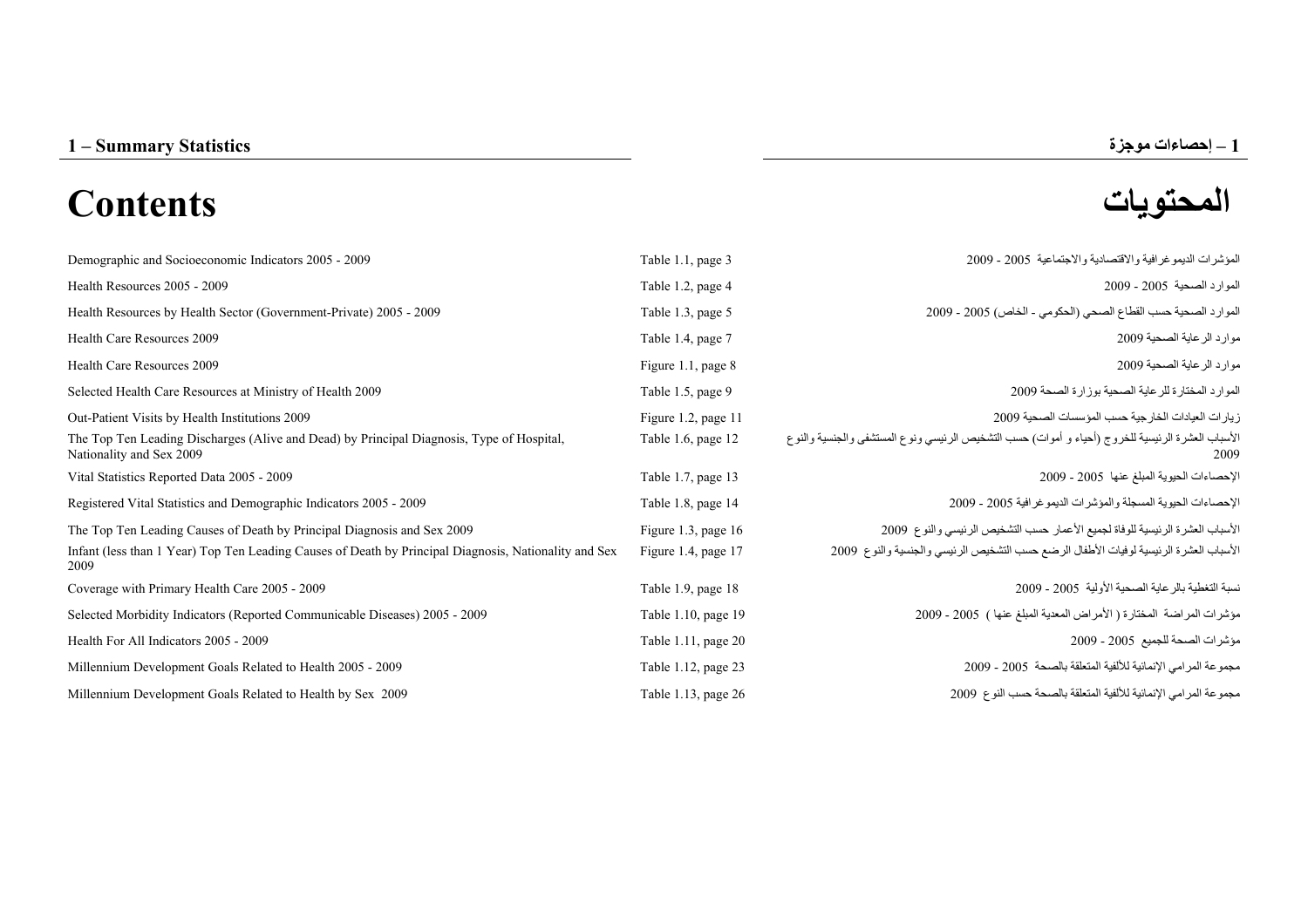# **الإصطلاحات Conventions**

#### **Note:**

Estimated population calculation was based on Central Population Registry (CPR) at Central Informatics Organisation since 2007.

Birth and Deaths databases are live systems and registration and update could be any time, therefore, previous years published statistics are always reviewed and updated accordingly to reflect the actual status.

- 
- Pharmacists & Technicians even though it was counted within allied health, but it is also shown separately for any special request.

المستشفى العسكري : البيانات تشمل مركز الشيخ محمد بن سلمان آل خليفة للقلب . . . Military Hospital: including Shaikh Mohammed Bin Salman Al-Khalifa Cardiac Center data

Private Clinics: the number including only medical and allied health manpower who work full time in private clinics.

Physicians: Arabian Gulf University physicians were included in the total of the government sector because these physicians are working part time at government hospitals and health centers.

القوى العاملة الأخرى : البيانات تشمل فقط الفئات الغير طبية (مثال الإدارة ... الخ) . (... الخبر الغير طبية (مثال الإدارة ... الخ) . .. الخبر الخبر الخبر الخبر الخبر الخبر الخبر الخبر الخبر الخبر الخبر الخبر الخبر الخبر الخ

#### **جدول 1.5 1.5 Table**

Beds excluding baby cots at Special Care Baby Unit.

Out-patients visits at health center shown in this table represent the total visits of General, Dental, Mother , Child and Diabetic clinics and Triage Clincs.

Medical and Allied health manpower: number of physicians … etc. who are officially at internal or overseas training programs for further studies shown under Directorate of Training.

Distribution of the manpower was based on cost centers, while in human resources chapter, table 5.5 was based on organization structure of the Ministry of Health.

Allied Health: effective from 2006 edition allied health data presented as follows:-

• Full data of allied health: (include Pharmacists & technicians, Dental hygienists technicians, Laboratory technologist & technicians, Radiographers & technicians, Physiotherapists, Occupational therapists … etc.).

#### **ملاحظة :**

تم احتساب تقدير ات السكان بناءًا على السجل السكاني المركز ي التابع للجهاز المركز ي للمعلومات منذ عام 2007 .

أنظمة قواعد تسجيل المواليد والوفيات تعمل علمي تسجيل و تحديث البيانات بصورة دائمة كلما دعت الحاجة ، لذ يتم مراجعة وتحديث الإحصاءات المنشورة للسنوات السابقة باستمرار لتعكس الحالة الفعلية .

#### **جدول 1.3 1.3 Table**

- مصروفات وزارة الصحة تشمل المشاريع .وجـود طلب خاص بهم . projects includes expenditure Health of Ministry•
	- الصيادلة والفنيون بالإضافة إلى احتسابهم من ضمن المهن الطبية المساندة ، تم أيضاً عرضهم منفصلين في حالة وجـود طلب خاص بهم .

#### **جدول 1.4 1.4 Table**

العيادات الخاصة : العدد يشمل فقط القوى العاملة بالمهن الطبية والمساندة الذين يعملون بدوام كامل في العيادات الخاصة .

الأطباء: جملة بيانات القطاع الحكومي تشمل أطباء جامعة الخليج العربي وذلك لممارستهم المهنة في المراآز والمستشفيات الحكومية بنظام جزئي .

عدد الأسر ة لا يشمل أسر ة وحدة العناية الخاصية بالمو البد

In-patients: the total include patients at Special Care Baby Unit. . بالمواليد الخاصة العناية وحدة مرضى تشمل الجملة : الداخليون المرضى

زيارات العيادات الخارجية حسب المركز الصحي المبينة في هذا الجدول تمثل مجموع زيارات العيادات العامة والأسنان ورعاية الأمومة والطفولة ومرضى السكر وعيادات التصنيف .

القوى العاملة الطبية والمساندة: تم إدراج بعض البيانات مثل الأطباء...الخ المنضمون لبرامج التدريب سواء محلياً أو مبتعثون للخارج لمواصلة دراساتهم تحت إدارة التدريب .

تم توزيع القوى العاملة حسب مراآز التكلفة ، وقد يختلف هذا التوزيع في فصل الموارد البشرية - جدول 5.5 حيث تم توزيعها . حسب الهيكل التنظيمي لوزارة الصحة

المهن الطبية المساندة : ابتدءا من عام <sup>2006</sup> تم عرض البيانات بالشكل الآتي -:

• المهن الطبية المساندة (تشمل الصيـادلة والفنيون ، فنيو صحة الفم والأسنان ، محللو وفنيو مختبر ، مصورو <sup>و</sup> فنيو أشعة ، فنيو العلاج الطبيعي والتأهيل المهني ، فنيو الأطراف الصناعية والعظام .... وغيرهم ) .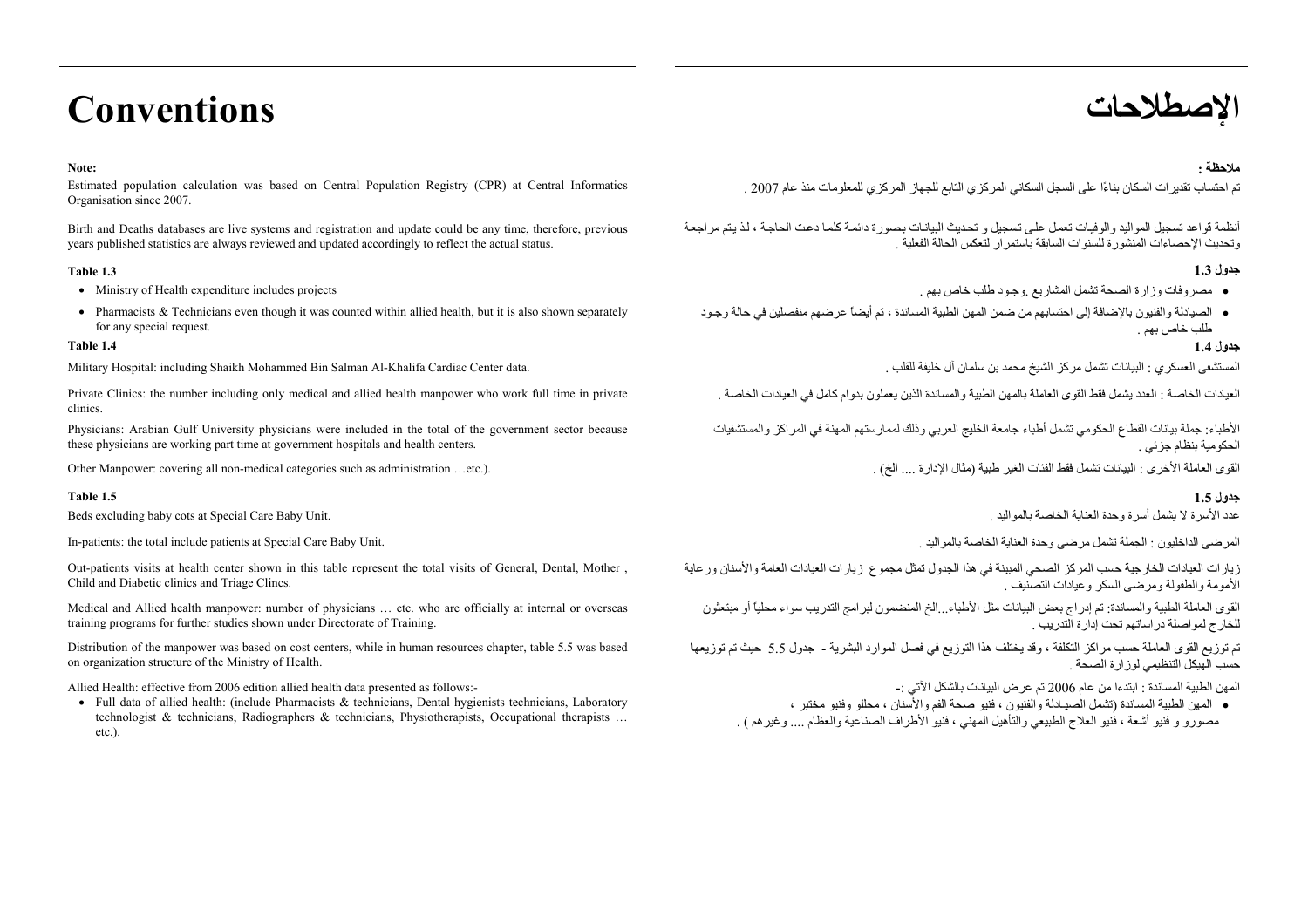#### **Con"t Table 1.5 1.5**

#### Total Cost:

The total cost includes direct (recurrent) costs and share of indirect costs (such as training, maintenance and management overheads). For more details of direct costs only, refer to table 4.2.

The cost of Geriatric Hospital does not include the costs of Long Stay Wards.

Salmaniya Medical Complex : a) the cost includes cost of SMC Maternity Unit. b) number of physicians include physicians at Geriatric & Maternity Hospitals.

Ebrahim Khalil Kanoo Community Medical Center : Inpatients total include H1N1 cases treated and discharged.

حملة الأسر ة في مستشفى ر عاية المسنين وأجنحة الإقامة الطويلة : هذه الأسرة تتبع مستشفيات الولادة . مستشفيات الولادة الأسرة تتبع مستشفيات الولادة . الأسرة تتبع مستشفيات الولادة الأسرة تتبع مستشفيات الولادة . الأسرة تتبع مست

# **جدول تابع**

مجموع التكلفة :

يشمل المصروفات المباشرة (المتكررة) وجزء من المصروفات الغير مباشرة (آالتدريب ، الصيانة ، الإدارة) ، أما بالنسبة للمصروفات المباشرة فهي موضحة بالتفصيل في جدول 4.2 .

تكلفة مستشفى رعاية المسنين لا يشمل تكلفة أجنحة الإقامة الطويلة .

مجمع السلمانية الطبي : أ ) التكلفة تشمل تكلفة وحدة الولادة بالمجمع . <sup>ب</sup>) عدد الأطباء يشمل أطباء مستشفى العجزة ومستشفيات الولادة .

مركز إبراهيم خليل كانو الصحي الاجتماعي : جملة المرضى الداخليون يشمل حالات انفلونزا الخنازير التي تم علاجها وغادرت المرآز .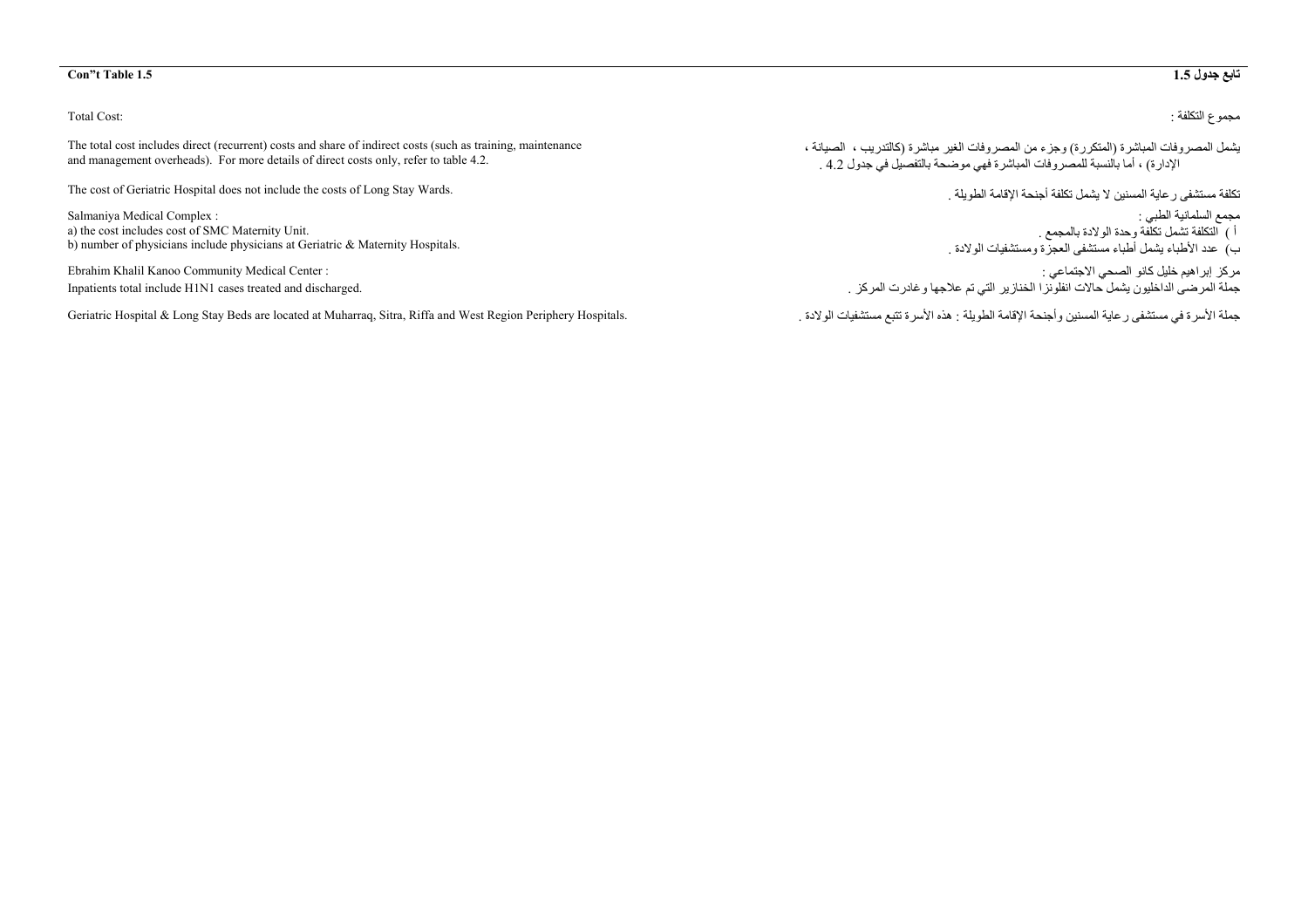### **جدول 1.1 Table المؤشرات الديموغرافية والاقتصادية والاجتماعية 2005 - 2009 Demographic and Socioeconomic Indicators 2005 - 2009**

<span id="page-3-0"></span>

| Indicator                                                 | 2009      | 2008      | 2007          | 2006          | 2005                     | المؤشر                                                                                 |
|-----------------------------------------------------------|-----------|-----------|---------------|---------------|--------------------------|----------------------------------------------------------------------------------------|
| Demographic                                               |           |           |               |               |                          | الديموغرافية                                                                           |
| Area (sq.km)                                              | 760.5     | 757.5     | 749.6         | 741.4         | 735.8                    | المساحة (كيلومتر مربع )                                                                |
| Population                                                |           | 1,106,509 | 1,039,297     | 742,562       | 724,645                  | السكان                                                                                 |
| Crude birth rate per 1000 population (reported)           | $\ldots$  | 15.3      | 15.4          | 20.2          | 20.9                     | معدل المواليد لكل 1000 من السكان ( المبلغ عنها )                                       |
| Crude death rate per 1000 population (reported)           | $\cdots$  | 2.2       | 2.2           | 3.1           | 3.1                      | معدل الوفيات لكل 1000 من السكان ( المبلغ عنها )                                        |
| Population growth rate %                                  |           | $\ddotsc$ | 7.5           | $\ldots$      | 2.7 <sup>(1)</sup>       | معدل النمو السكاني                                                                     |
| % population <15                                          | $\ddotsc$ | 20.2      | 21.1          | 27.3          | 27.3                     | % السكان أقل من 15                                                                     |
| % population 15-64                                        | $\ddotsc$ | 77.4      | 76.3          | 70.2          | 70.2                     | % السكان 64-15                                                                         |
| % population 65+                                          | $\sim$    | 2.4       | 2.5           | 2.5           | 2.5                      | % السكان 65 +                                                                          |
| Total dependency ratio                                    | $\ddotsc$ | 29.1      | 31.0          | 42.5          | 42.5                     | نسبة الإعالة الكلية                                                                    |
| Total fertility rate per women (Female 15-49)             | .         | 1.9       | 2.0           | 2.5           | 2.6                      | معدل الخصوبة الكلي للمرأة الواحدة ( الإناث 15-49 )                                     |
| Socioeconomic                                             |           |           |               |               |                          | الإقتصادية والإجتماعية                                                                 |
| Unemployment rate <sup>1</sup>                            | $\cdots$  | $\ddotsc$ | $\cdot$ .     | $\ddotsc$     | $5.5^{(1)}$              | معدل البطالة <sup>1</sup>                                                              |
| Smokers 15+ years (Bahraini %)                            |           |           |               |               |                          | نسبة المدخنين 15 سنة فأكثر ( للبحرينيين )                                              |
| Male                                                      | $\ldots$  | $\ddotsc$ | $33.4^{(2)}$  | $\ldots$      | ذكور 17.7 <sup>(1)</sup> |                                                                                        |
| Female                                                    | $\ddotsc$ | $\ddotsc$ | $7.0^{(2)}$   | $\ldots$      | $3.5^{(1)}$ أناث         |                                                                                        |
| Total                                                     | $\ddotsc$ | $\ddotsc$ | $19.9^{(2)}$  | $\sim$ .      | $10.6^{(1)}$ الجملة      |                                                                                        |
| Adult literacy rate 15+ years (Bahraini %)                |           |           |               |               |                          | النسبة المئوية لمعدل معرفة القراءة والكتابة 15 سنة  فأكثر  ( للبحرينيين ) <sup>1</sup> |
| Male                                                      | 92.5      | 92.5      | 92.5          | 92.5          | ذكور 92.5                |                                                                                        |
| Female                                                    | 83.0      | 83.0      | 83.0          | 83.0          | إناث 83.0                |                                                                                        |
| Total                                                     | 87.7      | 87.7      | 87.7          | 87.7          | الجملة  87.7             |                                                                                        |
| Gross School enrollment ratio 1st level % - Bahraini only |           |           |               |               |                          | إجمالي النسبة المئوية للملتحقين بالمدارس ( المستوى الأول - البحرينيين فقط )            |
| - (Primary and Intermediate Level) <sup>3</sup>           |           |           |               |               |                          | - (المرحلة الإبتدائية والإعدادية "المتوسطة") <sup>3</sup>                              |
| Male                                                      | $\cdots$  | $\ddotsc$ | $\ddotsc$     | $\ldots$      | ذكور 102.1               |                                                                                        |
| Female                                                    | $\ldots$  | $\ddotsc$ | $\ddotsc$     | $\ldots$      | إناث 102.4               |                                                                                        |
| Total                                                     | .         |           | $\ddotsc$     | $\ddotsc$     | الجملة 102.3             |                                                                                        |
| Gross School enrollment ratio 2nd level % - Bahraini only |           |           |               |               |                          | إجمالي النسبة المئوية للملتحقين بالمدارس (المستوى الثاني - البحرينيين فقط)             |
| - (Secondary Level) <sup>3</sup>                          |           |           |               |               |                          | - ( المرحلة الثانوية ) <sup>3</sup>                                                    |
| Male                                                      | $\ddotsc$ | $\ddotsc$ | $\sim$ $\sim$ | $\sim$ $\sim$ | ذكور 92.1                |                                                                                        |
| Female                                                    | $\cdots$  | $\ddotsc$ | $\ddotsc$     | $\ldots$      | إناث 102.6               |                                                                                        |
| Total                                                     | $\cdots$  | $\ddotsc$ | $\cdots$      | $\cdots$      | الجملة 97.2              |                                                                                        |

 $^2$  Source: National Non-Communicable Diseases Risk Factors Survey 2007, Kingdom of Bahrain. البصدر : المسح الوطني لعوامل الإختطار للأمراض المزمنة 2007 ، مملكة البحرين .

 $3$  Source: Ministry of Education, 2004 data.

إحصاءات موجزة صفحة 3 Page STATISTICS SUMMARY

1 المصدر : التعداد السكاني 2001 . 2001. data census :Source 1

.<br><sup>3</sup> المصدر : وزارة التربية والتعليم ، بيانات عام 2004 .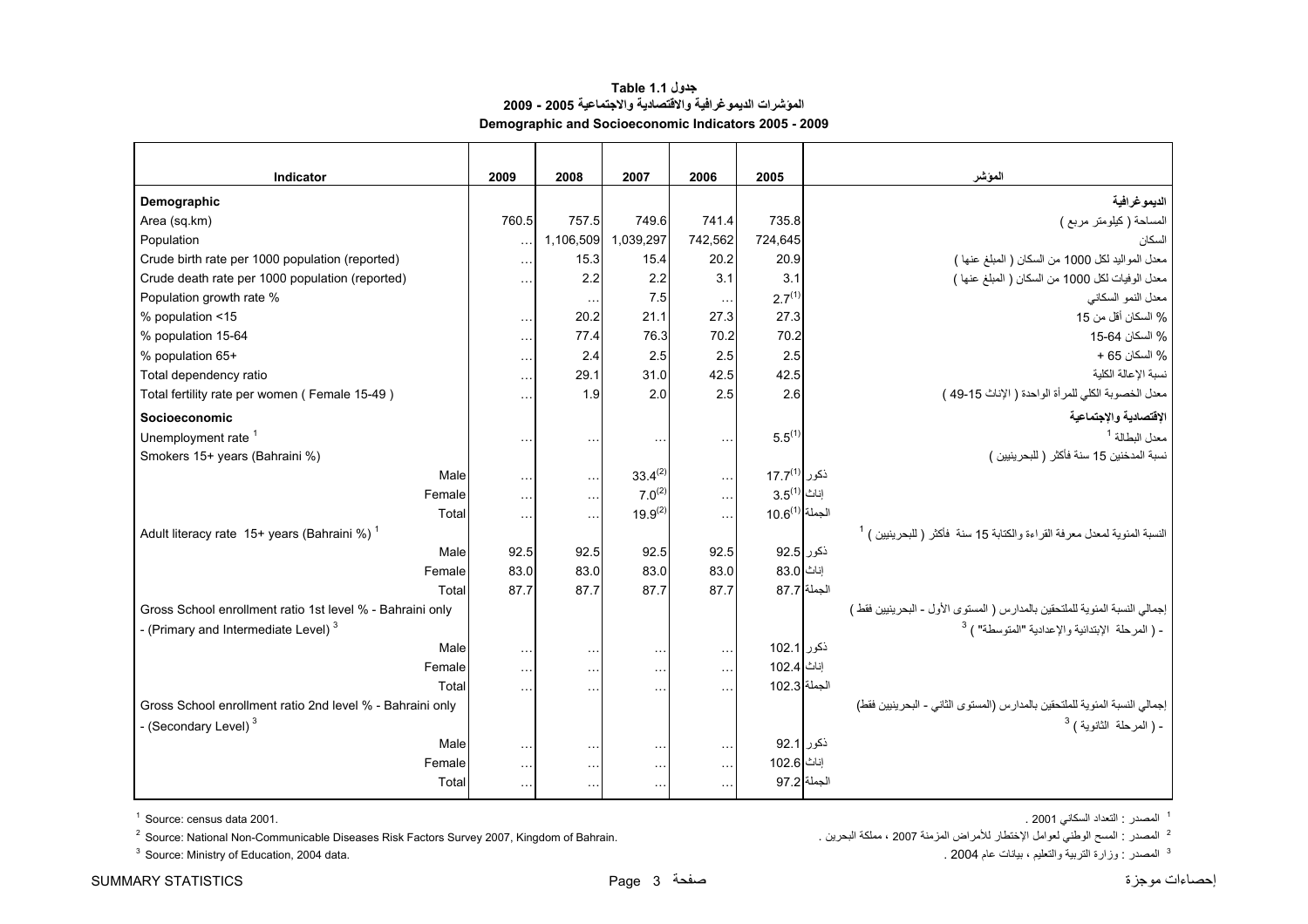#### **جدول 1.2 Table الموارد الصحية 2005 - 2009 Health Resources 2005 - 2009**

<span id="page-4-0"></span>

| Indicator                                                          | 2009     | 2008    | 2007    | 2006    | 2005             | الموشر                                                         |
|--------------------------------------------------------------------|----------|---------|---------|---------|------------------|----------------------------------------------------------------|
| <b>Budgetary Resources (at Current Prices) (B.D.)</b>              |          |         |         |         |                  | الموارد المالية ( بالأسعار الجارية ) ( دينار بحريني )          |
| Ministry of Health Expenditure (including projects) (million B.D.) | 193.4    | 173.6   | 144.5   | 118.0   | 103.1            | مصروفات وزارة الصحة ( تشمل المشاريع ) - بالمليون دينار بحريني  |
| Total Public Expenditure (million B.D.)                            | 1.856.0  | 1.871.9 | 1.854.6 | 1.577.6 | 1.289.2          | إجمالي المصروفات العامة للدولة - بالمليون دينار بحريني         |
| % Allocated to the Ministry of Health from                         | 10.4     | 9.3     | 7.8     | 7.5     | 8.0 <sub>l</sub> | نسبة مخصصات وزارة الصحة من إجمالي الميزانية                    |
| Government Total Budget (including projects)                       |          |         |         |         |                  | الحكومية ( يشمل المشاريع )                                     |
| Gross Domestic Product (GDP) per capita *                          | $\cdots$ | 7,527.1 | 6,683.0 | 6,205.9 | 5,693.6          | متوسط نصيب الفرد من الناتج المحلي الاجمالي *                   |
| Gross National Income / Product (GNP) per capita *                 | $\cdots$ | 7,213.2 | 6,575.0 | 6,054.8 | 5,518.8          | متوسط نصيب الفرد من الدخل القومي الإجمالي *                    |
| Gross National Desposable Income (GNDI) per capita *               | $\cdots$ | 6.610.2 | 6.038.5 | 5.455.5 | 5.001.2          | متوسط نصيب الفرد من إجمالي الدخل القومي المتاح *               |
| Ministry of Health Expenditure as % of GDP *                       | 2.7      | 2.1     | 2.1     | 2.0     | 2.0              | نفقات وزارة الصحة كنسبة مئوية من الناتج المحلي الإجمالي *      |
| Ministry of Health Annual Budget per capita (including projects)   | $\cdots$ | 156.9   | 139.1   | 158.9   | 142.3            | نصيب الفرد من الميزانية السنوية لوزارة الصحة ( تشمل المشاريع ) |
| <b>Human Resources</b>                                             |          |         |         |         |                  | الموارد البشرية                                                |
| Doctor per 10,000 population                                       | $\cdots$ | 21.1    | 21.4    | 27.6    | 27.2             | الطبيب لكل 10,000 من السكان                                    |
| Dentist per 10,000 population                                      | $\cdots$ | 3.2     | 3.2     | 4.1     | 4.1              | أطباء الأسنان لكل 10.000 من السكان                             |
| Nurse and midwives per 10,000 population                           | $\cdots$ | 42.0    | 41.9    | 55.0    | 52.9             | ممرضين وممرضات وقابلات لكل 10,000 من السكان                    |
| Pharmacists and Technicians per 10,000 population                  | $\cdots$ | 6.0     | 6.2     | 8.3     | 7.5              | الصيادلة وفنيو صيدلة لكل 10,000 من السكان                      |
| Beds per 10,000 population                                         | $\cdots$ | 19.0    | 19.7    | 27.4    | 28.1             | الأسر ة لكل 10.000 من السكان                                   |
| Primary Health Care Units and Centers per 10,000 population        | $\cdots$ | 0.2     | 0.2     | 0.3     | 0.3              | وحدات ومراكز الرعاية الصحية الأولية لكل 10,000 من السكان       |
| Nurse per doctor                                                   | 2.0      | 2.0     | 2.0     | 2.0     | 1.9              | ممر ض لكل طبيب                                                 |

\* Source : 1) Ministry of Finance . . المالية وزارة) 1 : المصدر\*

2) Ministry of Health - Directorate of Finance. . . وزارة الصحة - إدارة الصحة - إدارة الصحة - إدارة الصحة - وز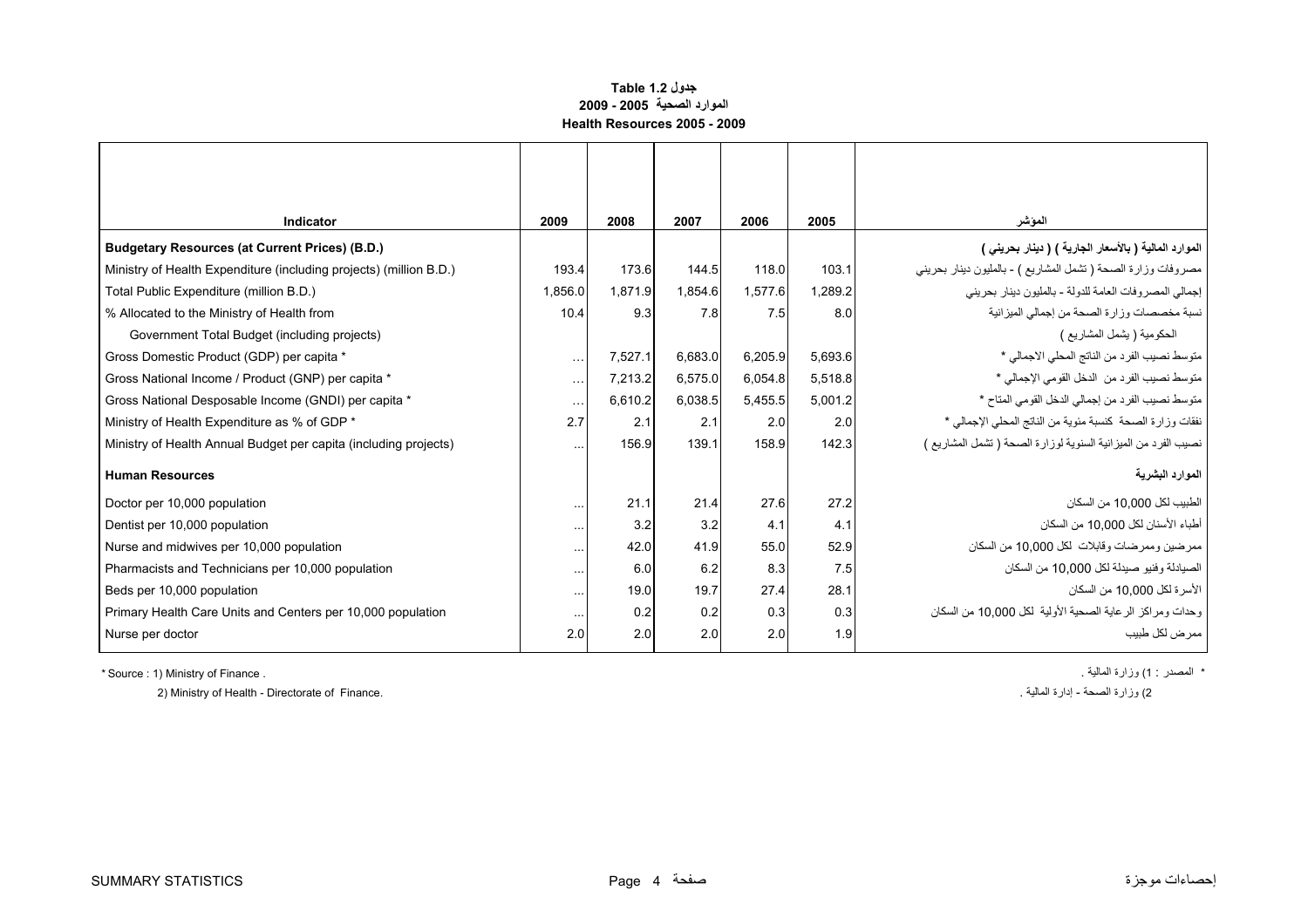<span id="page-5-0"></span>

| <b>Description</b>                   |              | 2009    | 2008   | 2007   | 2006   | 2005           | البيان               |
|--------------------------------------|--------------|---------|--------|--------|--------|----------------|----------------------|
| <b>Physicians</b>                    |              |         |        |        |        |                | الأطباء              |
|                                      | Government   | 1,475   | 1,409  | 1,310  | 1,215  | حكومي 1,167    |                      |
|                                      | Private      | 1,006   | 923    | 917    | 833    |                | خاص 806              |
|                                      | <b>Total</b> | 2,481   | 2,332  | 2,227  | 2,048  | الجملة 1,973   |                      |
| <b>Dentists</b>                      |              |         |        |        |        |                | أطباء الأسنان        |
|                                      | Government   | 141     | 140    | 133    | 118    |                | حكومي 111            |
|                                      | Private      | 211     | 214    | 201    | 187    |                | خاص 184              |
|                                      | <b>Total</b> | 352     | 354    | 334    | 305    |                | الجملة 295           |
| <b>Nurses</b>                        |              |         |        |        |        |                | ممر ضات              |
|                                      | Government   | 3,708   | 3,510  | 3,329  | 3,144  | حكومي 2,910    |                      |
|                                      | Private      | 1,210   | 1,142  | 1,025  | 943    |                | خاص 925              |
|                                      | <b>Total</b> | 4,918   | 4,652  | 4,354  | 4,087  | الجملة 3,835   |                      |
| <b>Allied Health</b>                 |              |         |        |        |        |                | مهن طبية مساندة      |
|                                      | Government   | 1,436   | 1,350  | 1,236  | 1,122  | حكومي 1,108    |                      |
|                                      | Private      | 924     | 889    | 493    | 456    |                | خاص 435              |
|                                      | <b>Total</b> | 2,360   | 2,239  | 1,729  | 1,578  | الجملة 3,543   |                      |
| <b>Pharmacists &amp; Technicians</b> |              |         |        |        |        |                | الصيادلة وفنيو صيدلة |
|                                      | Government   | 241     | 237    | 223    | 218    |                | حكومي 211            |
|                                      | Private      | 431     | 426    | 421    | 399    |                | خاص 329              |
|                                      | <b>Total</b> | 672     | 663    | 644    | 617    |                | الجملة 540           |
| <b>In-Patients</b>                   |              |         |        |        |        |                | المرضى الداخليون     |
|                                      | Government   | 75,767  | 77,182 | 80,219 | 81,360 | حكومي 84,167   |                      |
|                                      | Private      | 28,914  | 20,988 | 18,026 | 15,580 | خاص 14,094     |                      |
|                                      | <b>Total</b> | 104,681 | 98,170 | 98,245 | 96,940 | الجملة  98,261 |                      |

**جدول 1.3 Table الموارد الصحية حسب القطاع الصحي (الحكومي - الخاص) 2005 - 2009 Health Resources by Health Sector ( Government-Private ) 2005 - 2009**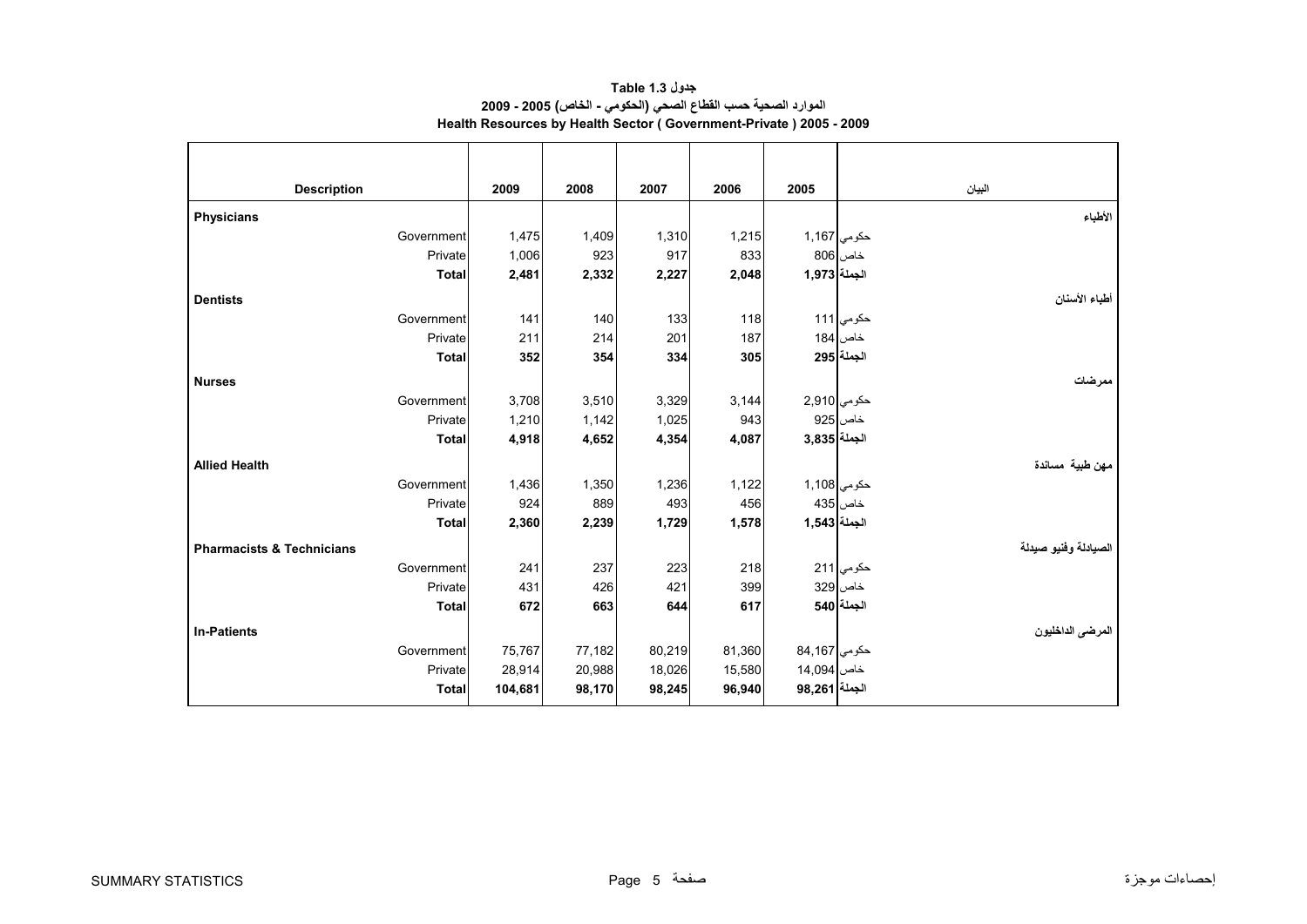# **الموارد الصحية حسب القطاع الصحي (الحكومي - الخاص) 2005 - 2009 Health Resources by Health Sector ( Government-Private ) 2005 - 2009 (Cont'd) Table 1.3 جدول ) تابع(**

| <b>Description</b>                                 | 2009                 | 2008      | 2007      | 2006          | 2005             | البيان                                    |
|----------------------------------------------------|----------------------|-----------|-----------|---------------|------------------|-------------------------------------------|
| <b>Out-Patients</b>                                |                      |           |           |               |                  | زيارات العيادات الخارجية                  |
| <b>Government</b>                                  | 4,642,282            | 4,390,811 | 4,349,224 | 4,166,881     | حكومي 3,936,021  |                                           |
| Private                                            | 965,415              | 832,864   | 686,734   | 594.071       | خاص 510,129      |                                           |
| <b>Total</b>                                       | 5,607,697            | 5,223,675 | 5,035,958 | 4,760,952     | الجملة 4,446,150 |                                           |
| <b>Hospitals</b>                                   |                      |           |           |               |                  | لمستشفيات                                 |
| Government                                         | 10                   | 10        | 9         | 9             |                  | حكومي 9                                   |
| Private                                            | 13                   | 13        | 12        | 11            |                  | $9$ خاص                                   |
| <b>Total</b>                                       | 23                   | 23        | 21        | 20            |                  | الجملة 18                                 |
| <b>Beds</b>                                        |                      |           |           |               |                  | الأسرة                                    |
| Government                                         | 1,702                | 1,726     | 1,714     | 1,714         | حكومي 1,741      |                                           |
| Private                                            | 384                  | 378       | 329       | 323           |                  | خاص 292                                   |
| <b>Total</b>                                       | 2,086                | 2,104     | 2,043     | 2,037         | الجملة 2,033     |                                           |
| <b>Primary Health Care Units and Centers</b>       |                      |           |           |               |                  | وحدات ومراكز الرعاية الصحية الأولية       |
| Government *                                       | 24                   | 23        | 23        | 23            |                  | حكومي * 23                                |
| Private                                            | $\sim$ $\sim$ $\sim$ | $\cdots$  | $\ddotsc$ | $\sim$ $\sim$ |                  | خاص                                       |
| Total                                              | 24                   | 23        | 23        | 23            |                  | الجملة 23                                 |
| <b>Estimated Cost (million Bahraini Dinars) **</b> |                      |           |           |               |                  | التكلفة التقديرية (مليون دينار بحريني) ** |
| Government                                         | 223.5                | 199.5     | 172.9     | 141.2         | 126.6            | حكومي                                     |
| Ministry of Health                                 | 193.4                | 173.6     | 144.5     | 118.0         | 103.1            | وزارة الصحة                               |
| Military Hospital and                              | 30.1                 | 25.9      | 28.4      | 23.2          | 23.5             | المستشفى العسكري                          |
| Shaikh Mohammed Bin Salman Al-Khalifa              |                      |           |           |               |                  | ومركز الشيخ محمد بن سلمان أل خليفة للقلب  |
| <b>Private</b>                                     | 91.9                 | 73.9      | 64.3      | 55.5          | 45.4             | الخاص                                     |

\* Including Directorate of Health & Social Affairs at Ministry of Interior. . الداخلية لوزارة التابعة والإجتماعية الصحية الشئون إدارة يشمل\*

Note : Ministry of Health expenditure include projects, further details in Table 1.5 . .1.5 جدول في تفصيلية بيانات ، المشاريع تشمل الصحة وزارة مصروفات : ملاحظة

2) وزارة الصحة - إدارة المالية .<br>2) Ministry of Health - Directorate of Finance.

\*\* Source : 1) Ministry of Finance . . المالية وزارة) 1 : المصدر\*\*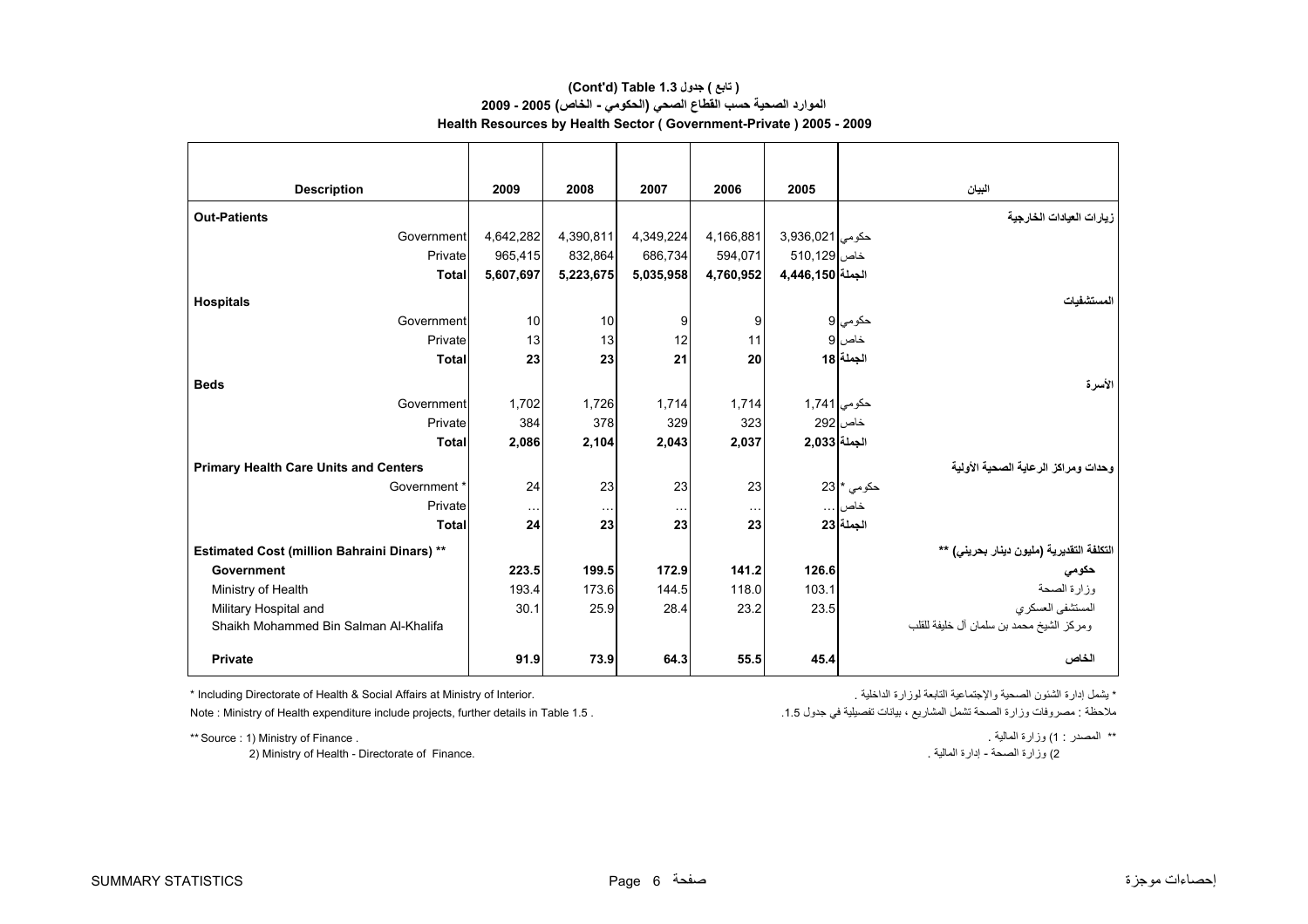#### **جدول 1.4 Table موارد الرعاية الصحية <sup>2009</sup> Health Care Resources 2009**

<span id="page-7-0"></span>

|                                                 |                 |             |           |               |                |                                            | القوى العاملة الطبية والمساندة |                   |                                            |
|-------------------------------------------------|-----------------|-------------|-----------|---------------|----------------|--------------------------------------------|--------------------------------|-------------------|--------------------------------------------|
|                                                 | زيارات          |             |           |               |                | <b>Medical &amp; Para-Medical Manpower</b> |                                |                   |                                            |
|                                                 | العيادات        | المرضى      | الأسرة *  | القوى العاملة | مهن طبية       | ممر ضات                                    | أطباء الأسنان                  | الأطباء           |                                            |
|                                                 | الخارجية        | الداخليون * |           | الاخر ي *     | مسائدة *       |                                            |                                |                   |                                            |
|                                                 | Out-            | In-         | Beds*     | Other         | <b>Allied</b>  | <b>Nurses</b>                              | <b>Dentists</b>                | <b>Physicians</b> |                                            |
| Institution                                     | <b>Patients</b> | Patients *  |           | Manpower*     | Health *       |                                            |                                |                   | المؤسسات                                   |
| Government                                      |                 |             |           |               |                |                                            |                                |                   | الحكو مية                                  |
| Ministry of Health                              | 4,091,381       | 54,380      | 1,360     | 4,165         | 1,046          | 2,804                                      | 118                            | 1,149             | وزارة الصحة                                |
| Military Hospital *                             | 472.377         | 21,387      | 342       | 937           | 355            | 853                                        | 18                             | 268               | المستشفى العسكرى *                         |
| Directorate of Health & Social Affairs          | 78,524          | <b>NA</b>   | <b>NA</b> | 101           | 35             | 51                                         | 5                              | 16                | إدارة الشئون الصحية والإجتماعية            |
| <b>Total</b>                                    | 4,642,282       | 75,767      | 1,702     | 5,203         | 1,436          | 3,708                                      | 141                            | 1,475             | الحملة                                     |
| <b>Private Hospitals</b>                        |                 |             |           |               |                |                                            |                                |                   | المستشفيات الخاصة                          |
| International Hospital of Bahrain               | 78,855          | 3,295       | 61        | 109           | 39             | 62                                         | $\overline{7}$                 | 80                | مستشفى البحرين الدولي                      |
| American Mission Hospital                       | 217,899         | 3,035       | 37        | 206           | 64             | 121                                        | 8                              | 71                | مستشفى الأرسالية الأمريكية                 |
| Awali Hospital                                  | 35,837          | 865         | 28        | 18            | 14             | 62                                         | $\overline{2}$                 | 18                | مستشفى العوالمي                            |
| <b>Gulf Dental Speciality Hospital</b>          | 14,343          | 26          | 10        | 17            | $\overline{4}$ | 18                                         | 12                             | <b>NA</b>         | مستشفى الخليج التخصصي للأسنان              |
| Ibn Al-Nafees Hospital                          | 127,388         | 5,064       | 24        | 79            | 20             | 82                                         | <b>NA</b>                      | 26                | مستشفى ابن النفيس                          |
| <b>Bahrain Specialist Hospital</b>              | 127,059         | 5,438       | 69        | 159           | 53             | 79                                         | 4                              | 45                | مستشفى البحرين التخصصي                     |
| Noor Specialist Hospital                        |                 | 1,833       | 24        | 14            | 3              | 24                                         | <b>NA</b>                      | 22                | مستشفى نور التخصصي                         |
| Dr. Tariq Hospital                              | 11,817          | 167         | 22        | 14            | $\overline{2}$ | 26                                         | <b>NA</b>                      | 9                 | مستشفى الدكتور طارق                        |
| Al-Hilal Hospital                               | 119,173         | 2,172       | 45        | 53            | 11             | 33                                         | 3                              | 33                | مستشفى الهلال                              |
| Al-Baraka Fertility Hospital                    | 9,360           | 5,580       | 12        | 9             | $\overline{2}$ | $\overline{7}$                             | <b>NA</b>                      | 3                 | مستشفى البركة للخصوبة                      |
| Al-Amal Hospital                                | 80,152          | 395         | 20        | 42            | 18             | 25                                         | $\overline{2}$                 | 23                | مستشفى الأمل                               |
| Al-Kindi Specialised Hospital                   | 28,809          | 952         | 17        | 28            | 9              | 55                                         | 6                              | 26                | مستشفى الكندي التخصصي                      |
| International Medical City Hospital             | 22,000          | 92          | 15        | 15            | 8              | 22                                         | 1                              | 12                | مستشفى مدينة الطب الدولية                  |
| <b>Private Clinics*</b>                         | $\cdots$        | <b>NA</b>   | <b>NA</b> | $\ddotsc$     | 659            | 552                                        | 165                            | 621               | العبادات الخاصة *                          |
| <b>Gulf Diabetes Specialist Center (Joslin)</b> | 3,818           | <b>NA</b>   | <b>NA</b> | 20            | 5              | 3                                          | <b>NA</b>                      | 4                 | مركز الخليج التخصصي للسكر ( جوسلين )       |
| <b>Private Company Clinics</b>                  |                 |             |           |               |                |                                            |                                |                   | العيادات الخاصة للشركات                    |
| Aluminium Bahrain (ALBA)                        | 40,000          | <b>NA</b>   | <b>NA</b> |               | 5              | 10                                         | <b>NA</b>                      | 3                 | ألمنيوم البحرين ( ألبا )                   |
| Arabian Shipping & Repairing Yard (ASRY)        | 11,720          | <b>NA</b>   | <b>NA</b> |               |                | 13                                         | <b>NA</b>                      |                   | الشركة العربية لبناء وإصلاح السفن ( أسري ) |
| <b>Gulf Air</b>                                 | 28,544          | <b>NA</b>   | <b>NA</b> |               |                |                                            | 1                              |                   | طيران الخليج                               |
| Gulf Aluminium Rolling Mill Co. (GARMCO)        | 4,860           | <b>NA</b>   | <b>NA</b> |               |                |                                            |                                |                   | شركة الخليج لدرفلة الألمنيوم ( جرامكو )    |
| Gulf Petrochemical Industries Co. (GPIC)        | 3,781           | <b>NA</b>   | <b>NA</b> |               |                |                                            | <b>NA</b>                      |                   | شركة الخليج لصناعة البتروكيماويات          |
| <b>Total</b>                                    | 965,415         | 28,914      | 384       | 796           | 924            | 1,210                                      | 211                            | 1,006             | الحملة                                     |
| <b>Grand Total</b>                              | 5,607,697       | 104,681     | 2.086     | 5.999         | 2,360          | 4.918                                      | 352                            | 2.481             | الاجمالي العام                             |

\* Refer to conventions used in the report. . التقرير في المستخدمة الاصطلاحات انظر\*

الأطباء في القطاع الحكومي تشمل 42 طبيب بعملون بالنظام الكلي بجامعة الخليج العربي . . . . . . . . . . . . . . . المجاهعة الخليج العربي . العربي بجامعة الخليج العربي . . . . . . . . . . . المجاهمة المحاسم الكلي بجامعة الخلي

Note : b) Physicians working on part time basis at Royal College of Surgeons in Ireland الجزئي بالنظام يعملون ) الطبية البحرين جامعة ( إيرلندا في للجراحين الملكية الكلية أطباء) <sup>ب</sup>

إحصاءات موجزة صفحة 7 Page STATISTICS SUMMARY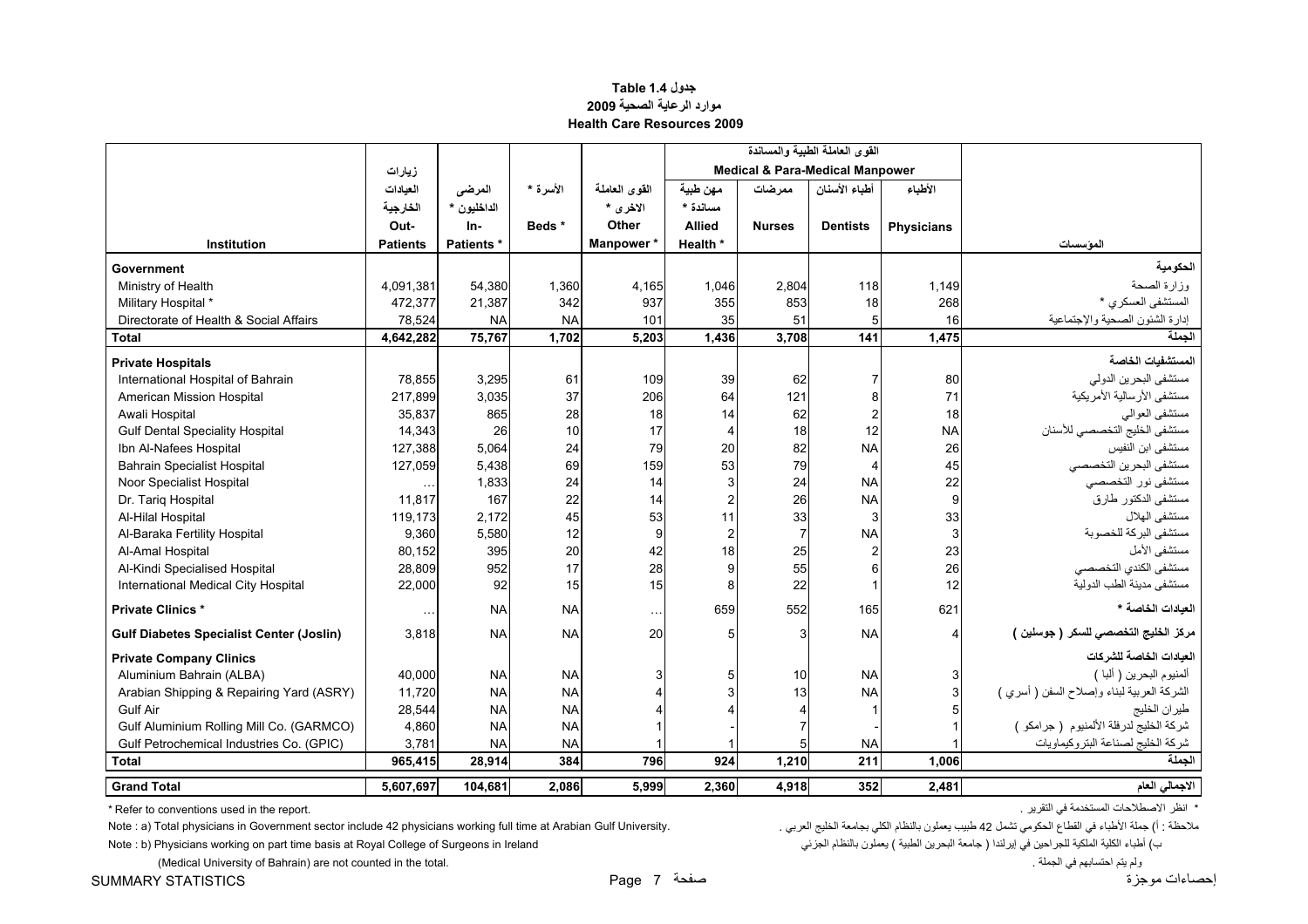### **رسم بياني 1.1 Figure موارد الرعاية الصحية <sup>2009</sup> Health Care Resources 2009**

<span id="page-8-0"></span>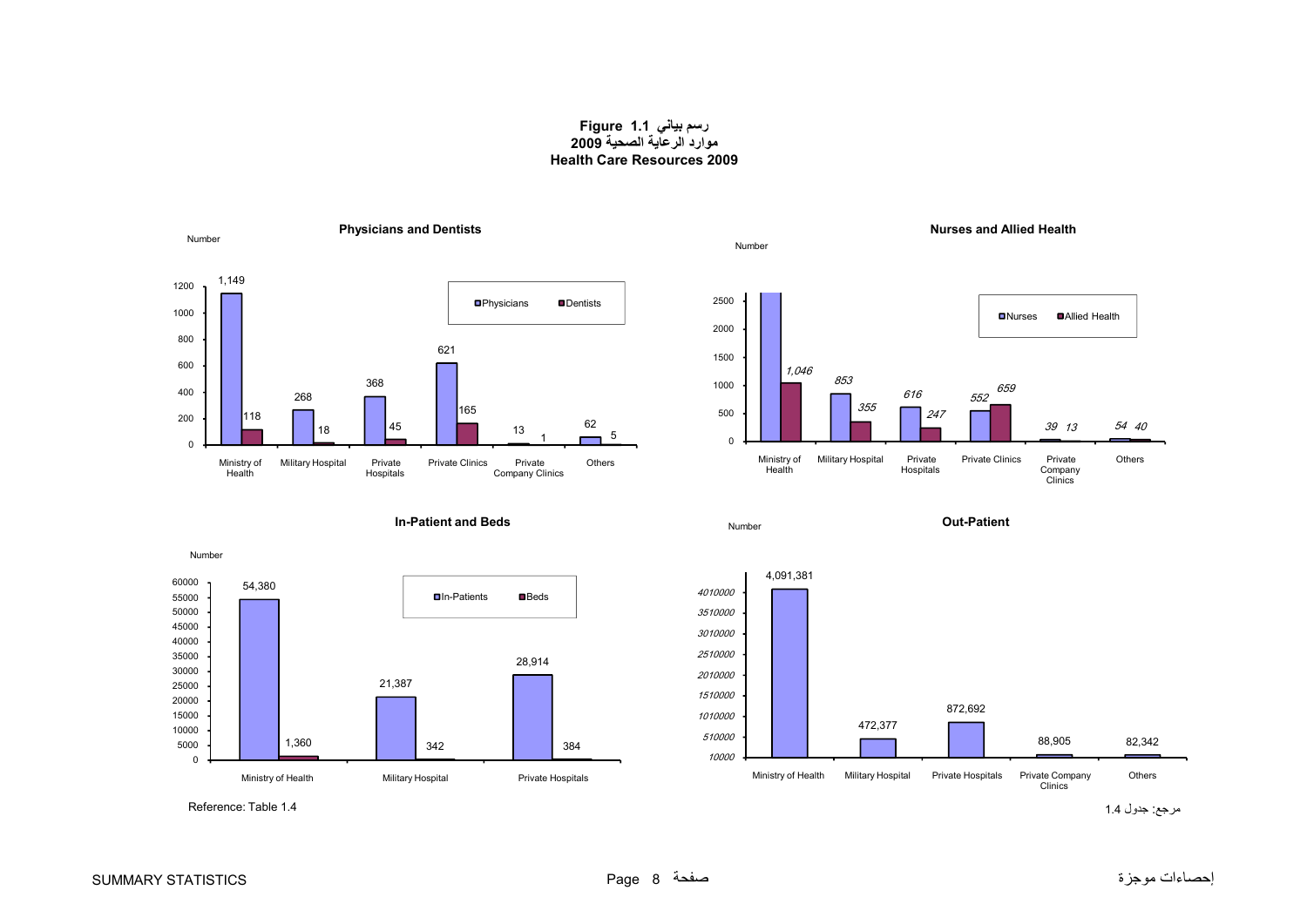# **جدول 1.5 Table الموارد المختارة للرعاية الصحية بوزارة الصحة <sup>2009</sup> Selected Health Care Resources at Ministry of Health 2009**

<span id="page-9-0"></span>

|                                        |                 |                   |           |                |                                            | القوى العاملة الطبية والمساندة |                   |                       |                                      |
|----------------------------------------|-----------------|-------------------|-----------|----------------|--------------------------------------------|--------------------------------|-------------------|-----------------------|--------------------------------------|
|                                        | زيارات          |                   |           |                | <b>Medical &amp; Para-Medical Manpower</b> |                                |                   |                       |                                      |
|                                        | العيادات        | المرضى            | الأسرة *  | مهن طبية       | ممر ضات                                    | أطباء أسنان                    | الأطباء           | التكلفة *             |                                      |
|                                        | الخارجية        | الداخليون *       |           | مسائدة         |                                            |                                |                   | (4.4)                 |                                      |
|                                        | Out-            | In-               | Beds*     | <b>Allied</b>  | <b>Nurses</b>                              | <b>Dentists</b>                | <b>Physicians</b> | Cost*                 |                                      |
| Institution                            | <b>Patients</b> | <b>Patients</b> * |           | Health         |                                            |                                |                   | (B.D.)                | الموسسات                             |
| <b>Primary &amp; Preventive Health</b> | 3,446,730       | <b>NA</b>         | <b>NA</b> | 477            | 494                                        | 76                             | 309               | 50,583,602            | الرعاية الصحية الأولية والوقائية     |
| Care                                   |                 |                   |           |                |                                            |                                |                   |                       |                                      |
| Public Health Directorate              | <b>NA</b>       | <b>NA</b>         | <b>NA</b> | 33             |                                            |                                | 8                 | 7,256,623             | ادارة الصحة العامة                   |
| <b>Health Centers Administration</b>   | <b>NA</b>       | <b>NA</b>         | <b>NA</b> | 3              | 6                                          |                                | 12                | 1,920,185             | ادارة المراكز الصحية                 |
| <b>Health Education</b>                | <b>NA</b>       | <b>NA</b>         | <b>NA</b> | $\overline{a}$ |                                            |                                |                   | 423,302               | التثقيف الصحى                        |
| <b>Health Centers</b>                  | 3,446,730       | <b>NA</b>         | <b>NA</b> | 437            | 401                                        | 75                             | 284               | 40,983,492            | المراكز الصحية                       |
| Health Region I                        |                 |                   |           |                |                                            |                                |                   |                       | المنطقة الصحية الأولى                |
| Muharrag                               | 384,994         | <b>NA</b>         | <b>NA</b> | 29             | 37                                         |                                | 30                | المحرق 2,987,540      |                                      |
| Sh.Salman                              | 126,467         | <b>NA</b>         | <b>NA</b> | 13             | 18                                         |                                | 11                | الشيخ سلمان 1,634,037 |                                      |
| National Bank of Bahrain - Arad        | 132,966         | <b>NA</b>         | <b>NA</b> | 27             | 21                                         |                                | 10                |                       | بنك البحرين الوطني - عراد 2,091,138  |
| National Bank of Bahrain - Dair        | 98,042          | <b>NA</b>         | <b>NA</b> | 14             | 13                                         |                                | 10                |                       | بنك البحرين الوطني - الدير 1,344,362 |
| Bahrain Int'l. Airport Clinic          | 15,203          | <b>NA</b>         | <b>NA</b> |                | 4                                          |                                |                   |                       | عيادة مطار البحرين الدولي 252,672    |
| <b>Total Region I</b>                  | 757,672         | <b>NA</b>         | <b>NA</b> | 83             | 93                                         | 13                             | 61                |                       | جملة المنطقة الأولى 8,309,749        |
| Health Region II                       |                 |                   |           |                |                                            |                                |                   |                       | المنطقة الصحية الثانبة               |
| Naim                                   | 261,448         | <b>NA</b>         | <b>NA</b> | 68             | 21                                         | 11                             | 19                | النعيم 3,915,573      |                                      |
| Ibn Sinna                              | 53,144          | <b>NA</b>         | <b>NA</b> | 16             | 13                                         |                                |                   | ابن سينا 1,182,554    |                                      |
| Sh.Sabah Al Salem                      | 84,500          | <b>NA</b>         | <b>NA</b> | 11             | 16                                         |                                |                   |                       | الشيخ صباح السالم 1,382,674          |
| Hoora                                  | 47,723          | <b>NA</b>         | <b>NA</b> | $\overline{7}$ | 13                                         |                                |                   | الحورة 1,039,693      |                                      |
| Al Razi (Workers H.C.)                 | 153,999         | <b>NA</b>         | <b>NA</b> | 21             | 9                                          |                                | 16                |                       | الرازي (علاج العمال) 1,856,226       |
| <b>Total Region II</b>                 | 600,814         | <b>NA</b>         | <b>NA</b> | 123            | 72                                         | 18                             | 52                |                       | جملة المنطقة الثانية 9,376,720       |
| Health Region III                      |                 |                   |           |                |                                            |                                |                   |                       | المنطقة الصحبة الثالثة               |
| Isa Town                               | 346,000         | <b>NA</b>         | <b>NA</b> | 35             | 30                                         |                                | 29                | مدينة عيسى 3.721.033  |                                      |
| <b>Jidhafs</b>                         | 193,925         | <b>NA</b>         | <b>NA</b> | 20             | 23                                         |                                | 15                | جدحفص 2,185,260       |                                      |
| Budaiya                                | 156,903         | <b>NA</b>         | <b>NA</b> | 17             | 21                                         |                                | 11                | البديع 1,890,200      |                                      |
| <b>Bilad Al Kadeem</b>                 | 87,614          | <b>NA</b>         | <b>NA</b> | 8              | 15                                         |                                |                   | بلاد القديم 1,287,158 |                                      |
| A' Ali                                 | 119,044         | <b>NA</b>         | <b>NA</b> | 19             | 17                                         |                                | 11                | عالی 1,688,535        |                                      |
| <b>Total Region III</b>                | 903,486         | <b>NA</b>         | <b>NA</b> | 99             | 106                                        | 20                             | 74                |                       | حملة المنطقة الثالثة 10,772,186      |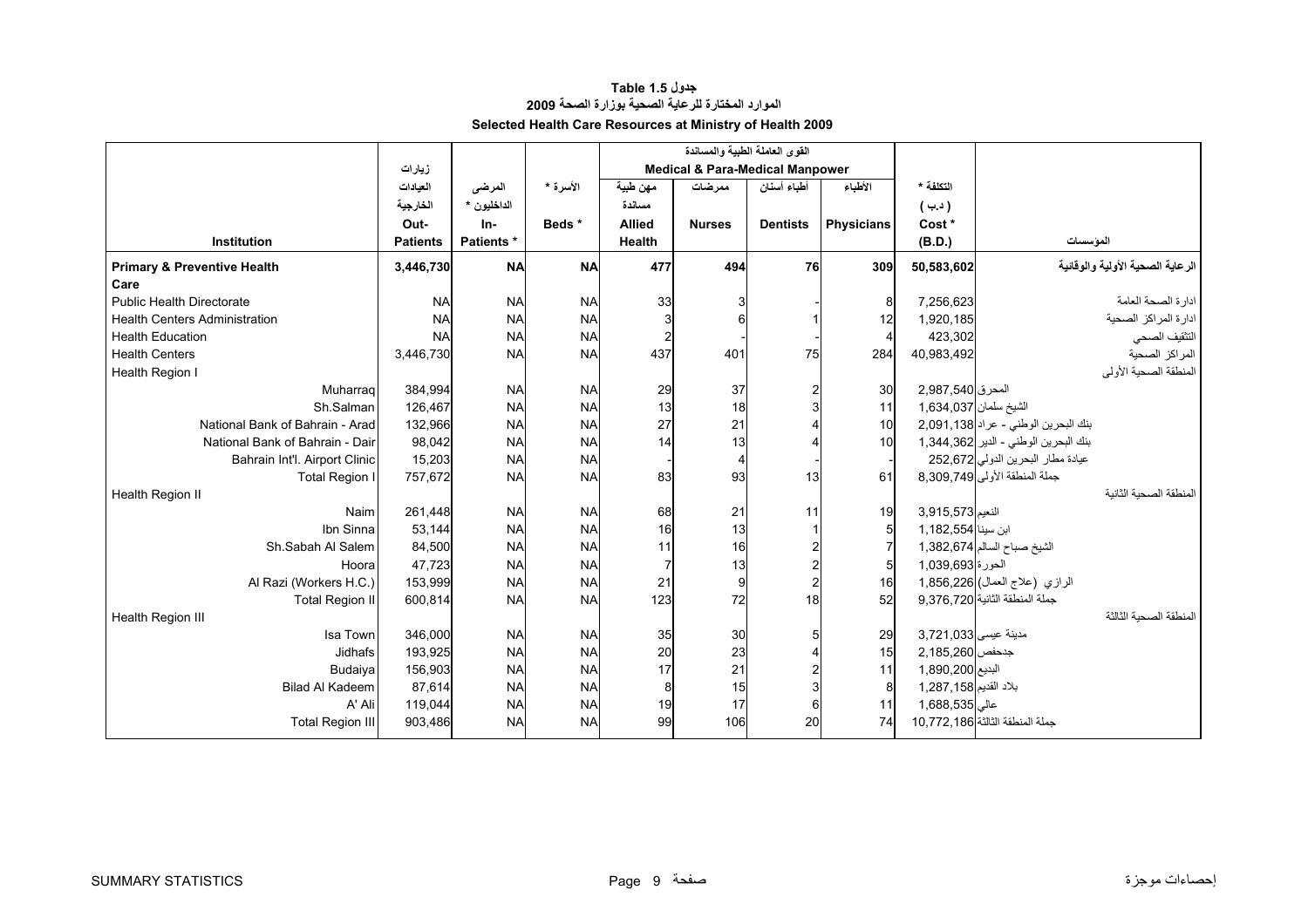# **الموارد المختارة للرعاية الصحية بوزارة الصحة <sup>2009</sup> Selected Health Care Resources at Ministry of Health 2009 (Cont'd) Table 1.5 جدول ) تابع(**

|                                           |                 |             |                |                                            | القوى العاملة الطبية والمساندة |                 |                   |                     |                                               |
|-------------------------------------------|-----------------|-------------|----------------|--------------------------------------------|--------------------------------|-----------------|-------------------|---------------------|-----------------------------------------------|
|                                           | زيارات          |             |                | <b>Medical &amp; Para-Medical Manpower</b> |                                |                 |                   |                     |                                               |
|                                           | العيادات        | المرضى      | الأسرة *       | مهن طبية                                   | ممر ضات                        | أطباء أسنان     | الأطباء           | التكلفة *           |                                               |
|                                           | الخارجية        | الداخليون * |                | مسائدة                                     |                                |                 |                   | ( د.ب               |                                               |
|                                           | Out-            | In-         | Beds*          | <b>Allied</b>                              | <b>Nurses</b>                  | <b>Dentists</b> | <b>Physicians</b> | Cost *              |                                               |
| <b>Institution</b>                        | <b>Patients</b> | Patients *  |                | <b>Health</b>                              |                                |                 |                   | (B.D.)              | المؤسسات                                      |
| Health Region IV                          |                 |             |                |                                            |                                |                 |                   |                     | المنطقة الصحية الر ابعة                       |
| <b>Hamad Town</b>                         | 139,487         | <b>NA</b>   | <b>NA</b>      | 18                                         | 13                             |                 | 10                | مدينة حمد 1,644,067 |                                               |
| Sitra                                     | 266,471         | <b>NA</b>   | <b>NA</b>      | 24                                         | 30                             |                 | 19                | سترة 2,300,254      |                                               |
| Hamad Kanoo                               | 290,012         | <b>NA</b>   | <b>NA</b>      | 33                                         | 29                             |                 | 22                | حمد كانو 2,611,785  |                                               |
| East Riffa                                | 111.560         | <b>NA</b>   | <b>NA</b>      | 11                                         | 17                             |                 | 10                |                     | الرفاع الشرقي 1,674,133                       |
| Kuwait                                    | 100,038         | <b>NA</b>   | <b>NA</b>      | 13                                         | 15                             |                 | 8                 | الكويت 344,732      |                                               |
| Mohammed Bin Jassim Kanoo                 | 250,863         | <b>NA</b>   | <b>NA</b>      | 30                                         | 19                             |                 | 19                |                     | محمد بن جاسم كانو  2,497,174                  |
| Zallag                                    | 20,470          | <b>NA</b>   | <b>NA</b>      | $\overline{\mathbf{c}}$                    | 5                              | n               |                   | الزلاق 321,951      |                                               |
| Ahmed Ali Kanoo                           | 1,106           | <b>NA</b>   | <b>NA</b>      | <b>NA</b>                                  | <b>NA</b>                      | <b>NA</b>       | <b>NA</b>         |                     | أحمد علي كانو NA                              |
| Jaw & Asker Clinic                        | 4,751           | <b>NA</b>   | <b>NA</b>      |                                            |                                |                 | 6                 |                     | عيادة جو وعسكر  130,741                       |
| <b>Total Region IV</b>                    | 1,184,758       | <b>NA</b>   | <b>NA</b>      | 132                                        | 130                            | 24              | 97                |                     | جملة المنطقة الرابعة 12,524,837               |
| <b>School Health Program</b>              | <b>NA</b>       | <b>NA</b>   | <b>NA</b>      | $\mathbf{2}$                               | 84                             | <b>NA</b>       |                   | 1,003,592           | برنامج الصحة المدرسية                         |
| <b>Secondary Health Care (Hospitals)</b>  | 644,651         | 54,890      | 1,364          | 543                                        | 2,308                          | 11              | 757               | 111,686,706         | الر عاية الصحية الثانوية (المستشفيات)         |
| Salmaniya Medical Complex *               | 603,707         | 44,835      | 870            | 505                                        | 1,775                          | 11              | 710               | 95,692,060          | مجمع السلمانية الطبي *                        |
| Psychiatric Hospital                      | 40,944          | 1,043       | 226            | 15                                         | 240                            |                 | 46                | 8,436,837           | مستشفى الطب النفسى                            |
| Geriatric Hospital & Long Stay Wards*     | <b>NA</b>       | 181         | 129            |                                            | 87                             |                 |                   | 1,285,958           | مستشفى رعاية المسنين وأجنحة الإقامة الطويلة * |
| Ebrahim K. Kanoo Community Medical Center | <b>NA</b>       | 510         | 37             | 8                                          | 31                             | <b>NA</b>       |                   | 824.329             | مركز إبراهيم خليل كانو الصحى الاجتماعي        |
| <b>Maternity Hospitals</b>                | <b>NA</b>       | 8,321       | 102            | 15                                         | 175                            | <b>NA</b>       |                   | 5,447,522           | مستشفيات الولادة                              |
| Jidhafs Hospital                          | <b>NA</b>       | 6,231       | 66             |                                            | 117                            | <b>NA</b>       |                   |                     | مستشفى جدحفص 811,080,811                      |
| Muharraq Hospital                         | <b>NA</b>       | 2,063       | 30             |                                            | 44                             | <b>NA</b>       |                   |                     | مستشفى المحرق 2,226,567                       |
| Sitra Hospital                            | <b>NA</b>       | 18          |                |                                            |                                | <b>NA</b>       |                   |                     | مستشفى سترة 223,829                           |
| West Region Hospital                      | <b>NA</b>       |             |                |                                            |                                | <b>NA</b>       |                   |                     | مستشفى المنطقة الغربية 188,390                |
| Riffa Hospital                            | <b>NA</b>       |             | $\overline{2}$ |                                            |                                | <b>NA</b>       |                   |                     | مستشفى الرفاع 127,925                         |
|                                           | <b>NA</b>       | <b>NA</b>   | <b>NA</b>      | <b>NA</b>                                  | <b>NA</b>                      | <b>NA</b>       |                   |                     | اللجان الطبية                                 |
| <b>Training Directorate</b>               | <b>NA</b>       | <b>NA</b>   | <b>NA</b>      |                                            |                                | 31              | 65                | 3,730,662           | إدارة التدريب                                 |
| <b>Overseas Treatment</b>                 | <b>NA</b>       | <b>NA</b>   | <b>NA</b>      |                                            |                                |                 |                   | 7,755,548           | العلاج بالخارج                                |
| <b>Medical Review</b>                     | <b>NA</b>       | <b>NA</b>   | <b>NA</b>      |                                            |                                |                 |                   | 173,844             | المراجعة الطبية                               |
| <b>College of Health Sciences</b>         | <b>NA</b>       | <b>NA</b>   | <b>NA</b>      |                                            |                                |                 |                   | 2,315,564           | كلية العلوم الصحية                            |
| <b>Licensing and Registration</b>         | <b>NA</b>       | <b>NA</b>   | <b>NA</b>      |                                            |                                |                 |                   | 674,229             | الترخيص والتسجيل                              |
| <b>Directorate of Pharmacy</b>            | <b>NA</b>       | <b>NA</b>   | <b>NA</b>      | 14                                         |                                |                 |                   | 479,282             | إدارة الصيدلة                                 |
| <b>Others</b>                             | <b>NA</b>       | <b>NA</b>   | <b>NA</b>      |                                            |                                |                 |                   | <b>NA</b>           | أخرى                                          |
| <b>Total</b>                              | 4,091,381       | 54,890      | 1,364          | 1.046                                      | 2,803                          | 118             | 1,149             | <b>NA</b>           | الجملة                                        |

\* Refer to conventions used in the report. . التقرير في المستخدمة الاصطلاحات انظر\*

The cost of Geriatric Hospital does not include the costs of Long Stay Wards.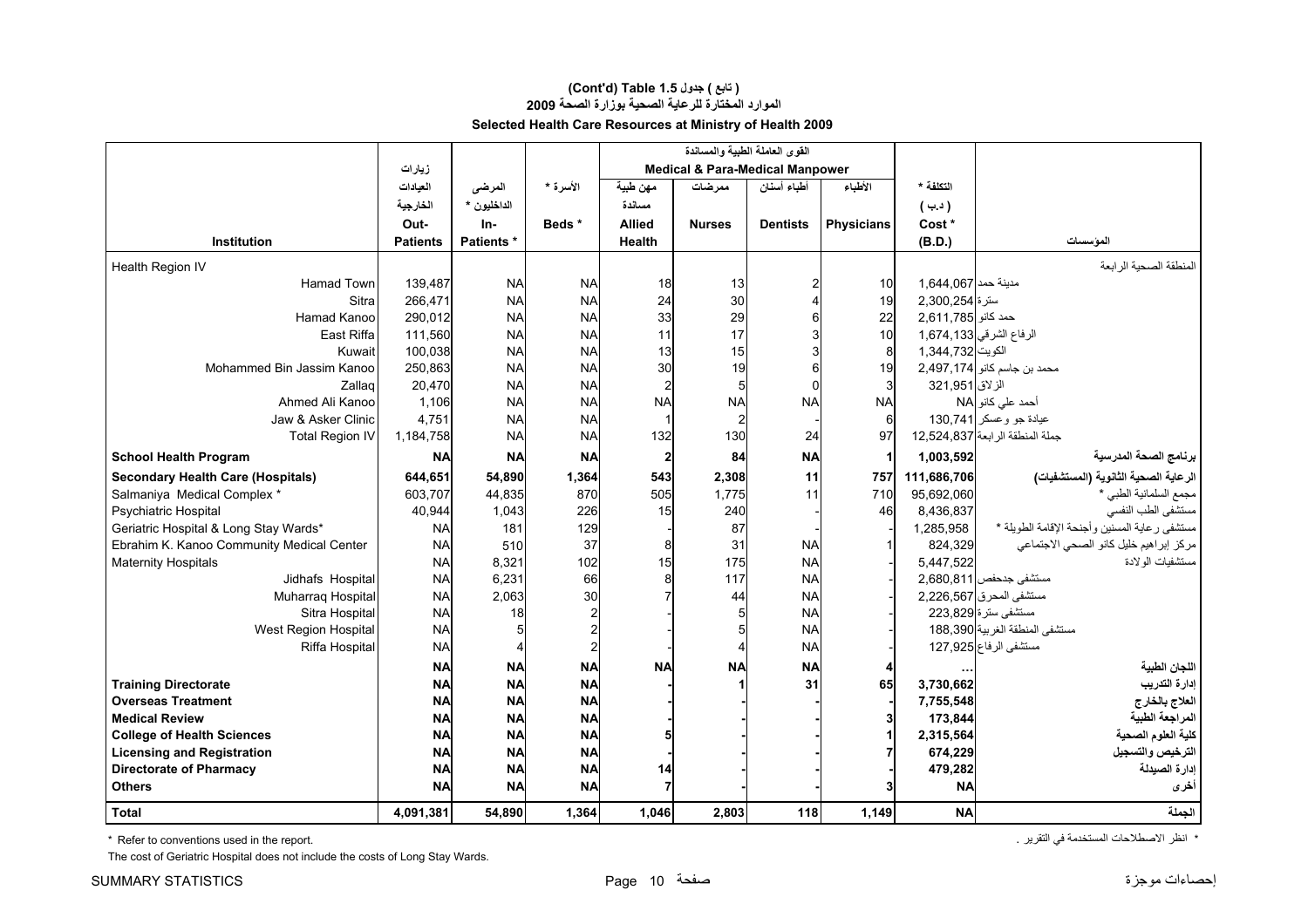#### **رسم بياني 1.2 Figure زيارات العيادات الخارجية حسب المؤسسات الصحية <sup>2009</sup> Out-Patient Visits by Health Institutions 2009**

<span id="page-11-0"></span>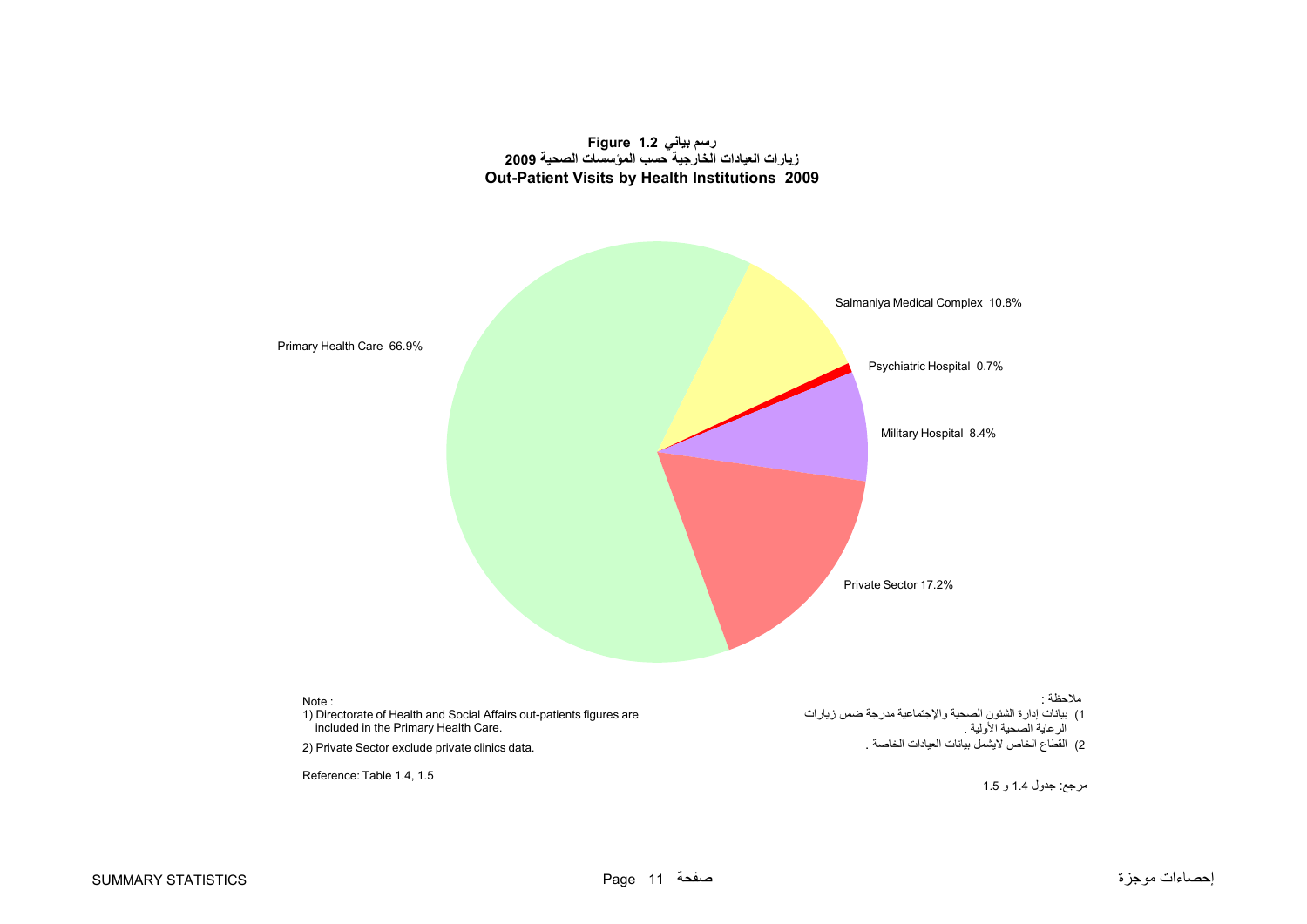<span id="page-12-0"></span>

| الأجمالي     | <b>Total</b>    |        |                |        | Non-Bahraini الجملة |        |                         |                | Bahraini غیر بحرینی |        |                      | بحريني | نوع            |                                                                  | رمز           |
|--------------|-----------------|--------|----------------|--------|---------------------|--------|-------------------------|----------------|---------------------|--------|----------------------|--------|----------------|------------------------------------------------------------------|---------------|
| العام        | Female          |        | Male أنشى      |        | Female دَکر         |        | Male أنش                |                | Female ذکر          |        | Male أنشى            | نكر    | المستشفى       |                                                                  | التصنيف       |
| Grand        | میت             | حى     | میت            | حى     | میت                 | حى     | ميت                     | حى             | میت                 | حى     | میت                  | حى     | Type of        | التشخيص الرئيسي                                                  | <b>ICD-10</b> |
| <b>Total</b> | Dead            | Alive  | Dead           | Alive  | <b>Dead</b>         | Alive  | Dead                    | Alive          | Dead                | Alive  | Dead                 | Alive  | Hospital       | <b>Principal Diagnosis</b>                                       | Code          |
| 20,684       | 3               | 20,681 |                |        |                     | 6,074  |                         |                |                     | 14,607 |                      |        | Government     | الحمل والولادة والنفاس                                           | O00-O99       |
| 1,569        |                 | 1,569  |                |        |                     | 502    |                         |                |                     | 1,067  |                      |        | Private        | Pregnancy, childbirth and the puerperium                         |               |
| 15,677       |                 | 15,674 |                |        |                     |        |                         |                |                     | 15,674 |                      |        | <b>Total</b>   |                                                                  |               |
| 5,080        | 44              | 2,109  | 51             | 2,876  | $6 \,$              | 284    | 11                      | 626            | 38                  | 1,825  | 40                   | 2,250  | Government     | أمراض الجهاز التنفسي                                             | J00-J99       |
| 810          |                 | 359    |                | 449    |                     | 166    | $\overline{1}$          | 170            |                     | 193    |                      | 279    | Private        | Diseases of the respiratory system                               |               |
| 5,890        | 45              | 2,468  | 52             | 3,325  |                     | 450    | 12                      | 796            | 38                  | 2,018  | 40                   | 2,529  | <b>Total</b>   |                                                                  |               |
| 5,570        | 5 <sup>1</sup>  | 2,144  | 10             | 3,411  |                     | 117    | $\overline{c}$          | 110            | 5 <sup>1</sup>      | 2,027  | 8                    | 3,301  | Government     | أمراض الدم وأعضاء تكوين الدم واضطرابات معينة تكتنف أجهزة المناعة | D50-D89       |
| 90           |                 | 57     | $\mathbf{1}$   | 32     |                     | 8      |                         | $\overline{4}$ |                     | 49     |                      | 28     | Private        | Diseases of the blood and blood-forming organs and               |               |
| 5,660        | 5               | 2,201  | 11             | 3,443  |                     | 125    |                         | 114            | 5                   | 2,076  | 8                    | 3,329  | <b>Total</b>   | certain disorders involving the immune mechanism                 |               |
| 4,776        | 13              | 1,988  | 26             | 2.749  |                     | 375    | 6                       | 941            | 11                  | 1,613  | 20                   | 1,808  | Government     | أمراض الجهاز الهضمى                                              | K00-K99       |
| 757          |                 | 363    |                | 394    |                     | 99     |                         | 172            |                     | 264    |                      | 222    | Private        | Diseases of the digestive system                                 |               |
| 5,533        | 13              | 2,351  | 26             | 3.143  |                     | 474    | 6                       | 1,113          | 11                  | 1,877  | 20                   | 2,030  | <b>Total</b>   |                                                                  |               |
| 4,402        | $\overline{7}$  | 1,266  | 23             | 3,106  |                     | 263    |                         | 1,273          | 6                   | 1,003  | 15                   | 1,833  | Government     | الإصابات والتسممات وعواقب أخرى معينة للأسباب الخارجية            | S00-T98       |
| 500          |                 | 107    |                | 393    |                     | 61     |                         | 280            |                     | 46     |                      | 113    | Private        | Injury, poisoning and certain other consequences                 |               |
| 4,902        | $\overline{7}$  | 1,373  | 23             | 3.499  |                     | 324    |                         | 1,553          | 6                   | 1.049  | 15                   | 1,946  | <b>Total</b>   | of external causes                                               |               |
| 4,645        | 124             | 1,584  | 188            | 2.749  | 8                   | 229    | 45                      | 970            | 116                 | 1,355  | 143                  | 1,779  | Government     | أمراض الجهاز الدوري                                              | $100 - 199$   |
| 252          | $\overline{2}$  | 100    | $\overline{1}$ | 149    |                     | 29     |                         | 68             | $\overline{2}$      | 71     |                      | 81     | Private        | Diseases of the circulatory system                               |               |
| 4,897        | 126             | 1,684  | 189            | 2,898  | 8                   | 258    | 46                      | 1,038          | 118                 | 1,426  | 143                  | 1,860  | <b>Total</b>   |                                                                  |               |
| 4,387        | 21              | 1,811  | 29             | 2,526  |                     | 339    | 9                       | 742            | 19                  | 1,472  | 20                   | 1,784  | Government     | الأعراض والعلامات والموجودات السريرية والمخبرية الشاذة التي      | R00-R99       |
| 262          |                 | 105    |                | 157    |                     | 30     |                         | 60             |                     | 75     |                      | 97     | Private        | لم تصنف في مكان أخر                                              |               |
| 4,649        | 21              | 1,916  | 29             | 2,683  | $\overline{2}$      | 369    |                         | 802            | 19                  | 1,547  | 20                   | 1,881  | Total          | Symptoms, signs and abnormal clinical and                        |               |
|              |                 |        |                |        |                     |        |                         |                |                     |        |                      |        |                | laboratory findings not elsewhere classified                     |               |
| 3,429        | 16 <sup>1</sup> | 2,060  | 11             | 1,342  |                     | 366    |                         | 382            | 16                  | 1,694  | 11                   | 960    | Government     | أمراض الجهاز التناسلي البولي                                     | N00-N99       |
| 585          |                 | 357    |                | 228    |                     | 168    |                         | 102            |                     | 189    |                      | 126    | Private        | Diseases of the genitourinary system                             |               |
| 4,014        | 16              | 2,417  | 11             | 1,570  |                     | 534    |                         | 484            | 16                  | 1,883  | 11                   | 1,086  | <b>Total</b>   |                                                                  |               |
| 1,753        |                 | 982    |                | 770    |                     | 263    |                         | 140            |                     | 719    |                      | 630    | Government     | العوامل التي تؤثر في الحالة الصحية وفي الاتصال بالخدمات الصحية   | Z00-Z99       |
| 1,988        |                 | 1,149  |                | 839    |                     | 518    |                         | 377            |                     | 631    |                      | 462    | Private        | Factors influencing health status and contact                    |               |
| 3,741        |                 | 2,131  |                | 1,609  | $\mathbf 1$         | 781    |                         | 517            |                     | 1,350  |                      | 1,092  | <b>Total</b>   | with health services                                             |               |
| 3,229        | 58              | 1,477  | 54             | 1,640  | 13                  | 452    | 15                      | 473            | 45                  | 1,025  | 39                   | 1,167  | Government     | حالات معينة تنشأ في فترة ما حول الولادة                          | P00-P99       |
| 171          |                 | 83     | $\overline{2}$ | 86     |                     | 20     | $\overline{1}$          | 23             |                     | 63     | $\overline{1}$       | 63     | Private        | Certain conditions originating in the perinatal period           |               |
| 3,400        | 58              | 1,560  | 56             | 1,726  | 13                  | 472    | 16                      | 496            | 45                  | 1,088  | 40                   | 1,230  | <b>Total</b>   |                                                                  |               |
| 57,955       | 292             | 36,102 | 392            | 21,169 | 33                  | 8,762  | 96                      | 5,657          | 259                 | 27,340 | 296                  | 15,512 | Government     |                                                                  |               |
| 6,984        | 3               | 4,249  | 5              | 2,727  | $\overline{1}$      | 1,601  | $\overline{\mathbf{4}}$ | 1,256          | $\overline{2}$      | 2,648  | $\blacktriangleleft$ | 1,471  | <b>Private</b> | <b>Total</b><br>المجموع                                          |               |
| 64,939       | 295             | 40,351 | 397            | 23,896 | 34                  | 10,363 | 100                     | 6,913          | 261                 | 29,988 | 297                  | 16,983 | <b>Total</b>   |                                                                  |               |
| 14,460       | 315             | 6,040  | 330            | 7.775  | $\overline{22}$     | 956    | 41                      | 1,708          | 293                 | 5,084  | 289                  | 6,067  | Government     |                                                                  |               |
| 1,718        | 6               | 805    | $\overline{7}$ | 900    | $\overline{1}$      | 278    | 3                       | 374            | 5                   | 527    | $\overline{4}$       | 526    | Private        | أخرى<br><b>Others</b>                                            |               |
| 16,178       | 321             | 6,845  | 337            | 8.675  | 23                  | 1,234  | 44                      | 2,082          | 298                 | 5,611  | 293                  | 6,593  | <b>Total</b>   |                                                                  |               |
| 72,415       | 607             | 42,142 | 722            | 28,944 | 55                  | 9,718  | 137                     | 7,365          | 552                 | 32,424 | 585                  | 21,579 | Government     |                                                                  |               |
| 8,702        | 9               | 5,054  | 12             | 3.627  | $\overline{2}$      | 1,879  | 7                       | 1,630          |                     | 3.175  | 5                    | 1,997  | <b>Private</b> | الحملة الكلبة<br><b>Grand Total</b>                              |               |
| 81,117       | 616             | 47.196 | 734            | 32,571 | 57                  | 11,597 | 144                     | 8.995          | 559                 | 35.599 | 590                  | 23,576 | <b>Total</b>   |                                                                  |               |

**جدول 1.6 Table** الأسباب العشرة الرئيسية للخروج (أحياء و أموات) حسب التشخيص الرئيسي و نوع المستشفى والجنسية والنوع 2009 **The Top Ten Leading Discharges (Alive and Dead) by Principal Diagnosis, Type of Hospital, Nationality and Sex 2009** 

ملاحظة : البيانات توضح الخروج من جميع المستشفيات الحكومية وإثنان فقط من المستشفيات الخاصة . . Hospitals private two only and hospitals government all from discharges showed data :Note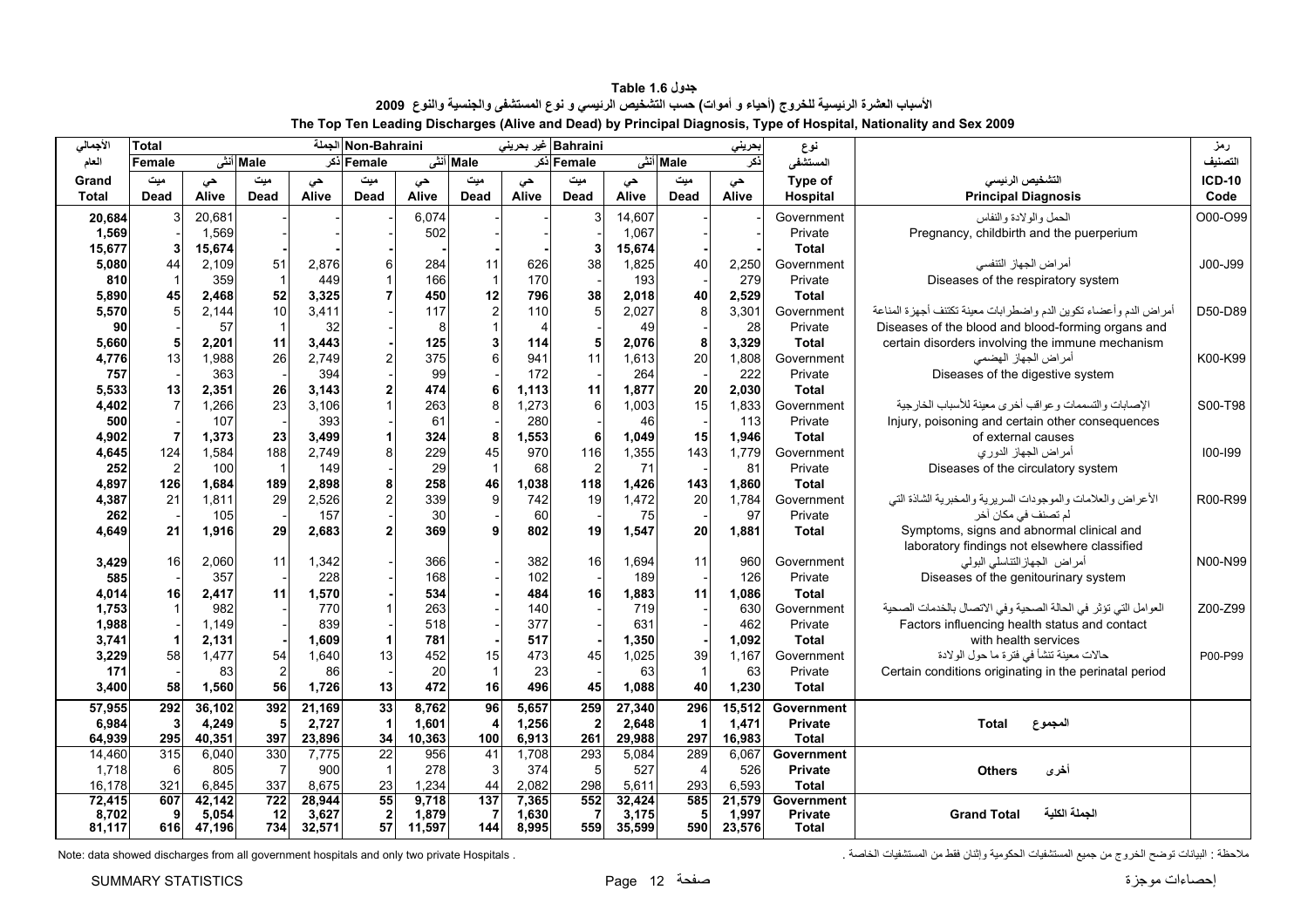### **جدول 1.7 Table الإحصاءات الحيوية المبلغ عنها 2005 - 2009 Vital Statistics Reported Data 2005 - 2009**

<span id="page-13-0"></span>

| <b>Indicator</b>                              | 2009     | 2008  | 2007  | 2006  | 2005 | المؤشر                                                       |
|-----------------------------------------------|----------|-------|-------|-------|------|--------------------------------------------------------------|
| Crude birth rate/1000 population              | $\cdots$ | 15.3  | 15.4  | 20.2  | 20.9 | معدل المواليد  الخام لكل 1000 من السكان                      |
| Still birth rate/1000 births                  | 5.3      | 6.6   | 6.8   | 6.2   | 7.4  | معدل المو اليد الموتي لكل 1000 مولود                         |
| Premature birth rate/1000 live births         | 100.1    | 114.8 | 110.0 | 102.6 | 98.5 | معدل المواليد الخدج لكل 1000 مولود حي                        |
| Sex ratio at birth : Male / (per 100 Female)  | 105      | 104   | 104   | 103   | 104  | نسبة النوع عند الولادة : ذكر / ( لكل 100 أنثى )              |
| Mean of life expectancy at birth              | 74.8     | 74.8  | 74.8  | 74.8  | 74.8 | منوسط نوقع الحياة عند الميلاد                                |
| Perinatal mortality rate/1000 births          | 7.3      | 8.8   | 10.1  | 8.5   | 10.2 | معدل وفيات الأجنة حول الولادة لكل 1000 مولود                 |
| Neonatal mortality rate/1000 live births      | 3.2      | 3.1   | 4.9   | 3.7   | 5.0  | معدل وفيات الأجنة المبكر ة لكل 1000 مولود حي                 |
| Postneonatal mortality rate/1000 live births  | 4.1      | 4.4   | 3.4   | 3.9   | 3.8  | معدل وفيات الأجنة المتأخرة لكل 1000 مولود حي                 |
| Infant mortality rate/1000 live births        | 7.2      | 7.5   | 8.3   | 7.6   | 8.9  | معدل وفيات الرضع لكل 1000 مولود حي                           |
| Under 5 yrs mortality/1000 live births        | 8.6      | 9.4   | 10.3  | 10.1  | 10.9 | معدل وفيات الأطفال أقل من 5 سنوات لكل 1000 مولود حي          |
| Under 5 yrs mortality/1000 child<5yrs old     | $\cdots$ | 2.0   | 2.2   | 2.4   | 2.7  | معدل وفيات الأطفال أقل من 5 سنوات لكل ألف طفل أقل من 5 سنوات |
| Maternal mortality rate/100,000 live births * | 16.9     | 17.7  | 18.8  | 13.3  | 6.6  | معدل وفيات الأمومة لكل 100,000 مولود حي *                    |
| Crude death rate/1000 population              | $\cdots$ | 2.2   | 2.2   | 3.1   | 3.1  | معدل الو فيات الخام لكل 1000 من السكان                       |

\* تم تسجيل حالة وفاة في الخارج في عام 2009 . . 2009 in abroad died reported case One\*

ملاحظة : أ) جميع البيانات لا تشمل المواليد في الخارج . .births abroad excluding data All) a :Note

ب

b) Deaths include some visitors .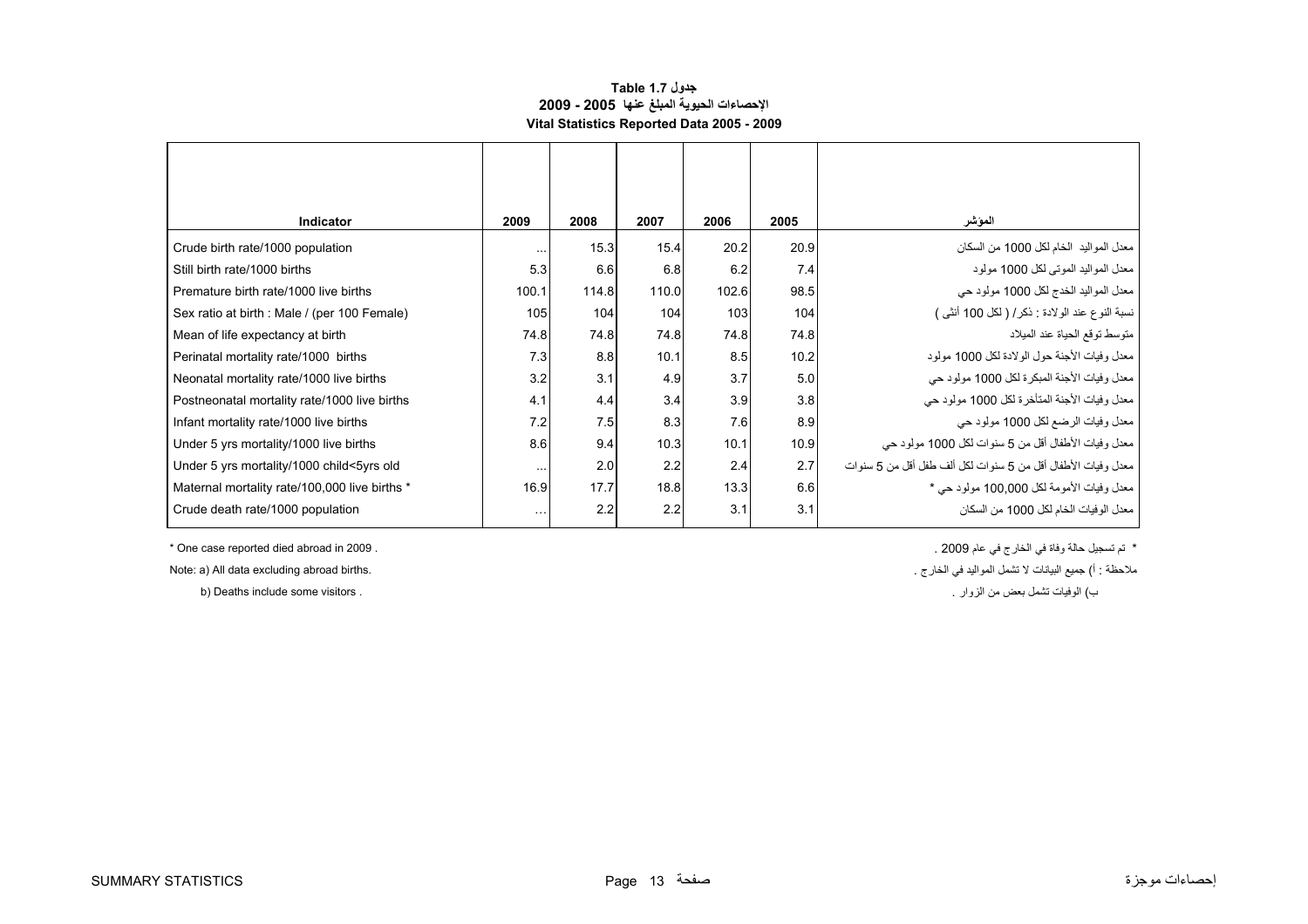<span id="page-14-0"></span>

|                                       |               |           |           |         |               | الجنسية                       |                                       |
|---------------------------------------|---------------|-----------|-----------|---------|---------------|-------------------------------|---------------------------------------|
| <b>Indicator</b>                      | 2009          | 2008      | 2007      | 2006    | 2005          | <b>Nationality</b>            | المؤشر                                |
| Population                            | $\ddotsc$     | 537,719   | 527,433   | 459,012 | 448,491 Bah   | بحريني                        | السكان                                |
|                                       | $\ddotsc$     | 568,790   | 511,864   | 283,549 |               | 276,154 Non-Bah<br>غير بحريني |                                       |
|                                       |               | 1,106,509 | 1,039,297 | 742,562 | 724,645 Total | الجملة                        |                                       |
| Live births by Father's Nationality   | 13,487        | 12,938    | 12,264    | 11,707  | 11,987 Bah    | بحريني                        | المو اليد الأحياء حسب جنسية الأب      |
|                                       | 4,354         | 4,084     | 3,798     | 3,346   |               | 3,211 Non-Bah<br>غير بحريني   |                                       |
|                                       | 17,841        | 17,022    | 16,062    | 15,053  | 15,198 Total  | الجملة                        |                                       |
| Deaths (reported)                     | 1,887         | 1,906     | 1.774     | 1,805   | 1,799 Bah     | بحرينى                        | الوفيات ( المُبلغ عنهم )              |
|                                       | 500           | 484       | 496       | 512     |               | 416 Non-Bah<br>غير بحريني     |                                       |
|                                       | 2,387         | 2,390     | 2,270     | 2,317   |               | الجملة<br>2,215 Total         |                                       |
| Natural population increment          | 11,600        | 11,032    | 10,490    | 9,902   | 10,182 Bah    | بحريني                        | الزيادة الطبيعية في السكان            |
|                                       | 3,854         | 3,600     | 3,302     | 2,834   |               | 2,794 Non-Bah<br>غير بحريني   |                                       |
|                                       | 15,454        | 14,632    | 13,792    | 12,736  | 12,976 Total  | الجملة                        |                                       |
| Natural population increment rate per | $\sim$ $\sim$ | 20.5      | 19.9      | 21.6    | $22.7$ Bah    | بحريني                        | معدل الزيادة الطبيعية للسكان لكل 1000 |
| 1000 Population                       | $\sim$ $\sim$ | 6.3       | 6.5       | 10.0    |               | 10.1 Non-Bah<br>غير بحريني    | من السكان                             |
|                                       | $\cdots$      | 13.2      | 13.3      | 17.2    |               | الجملة<br>17.9 Total          |                                       |

**جدول 1.8 Table الإحصاءات الحيوية المسجلة والمؤشرات الديموغرافية 2005 - 2009 Registered Vital Statistics and Demographic Indicators 2005 - 2009**

Latest update done on 7th June 2010 . . 2010 يونيو <sup>7</sup> بتاريخ البيانات تحديث تم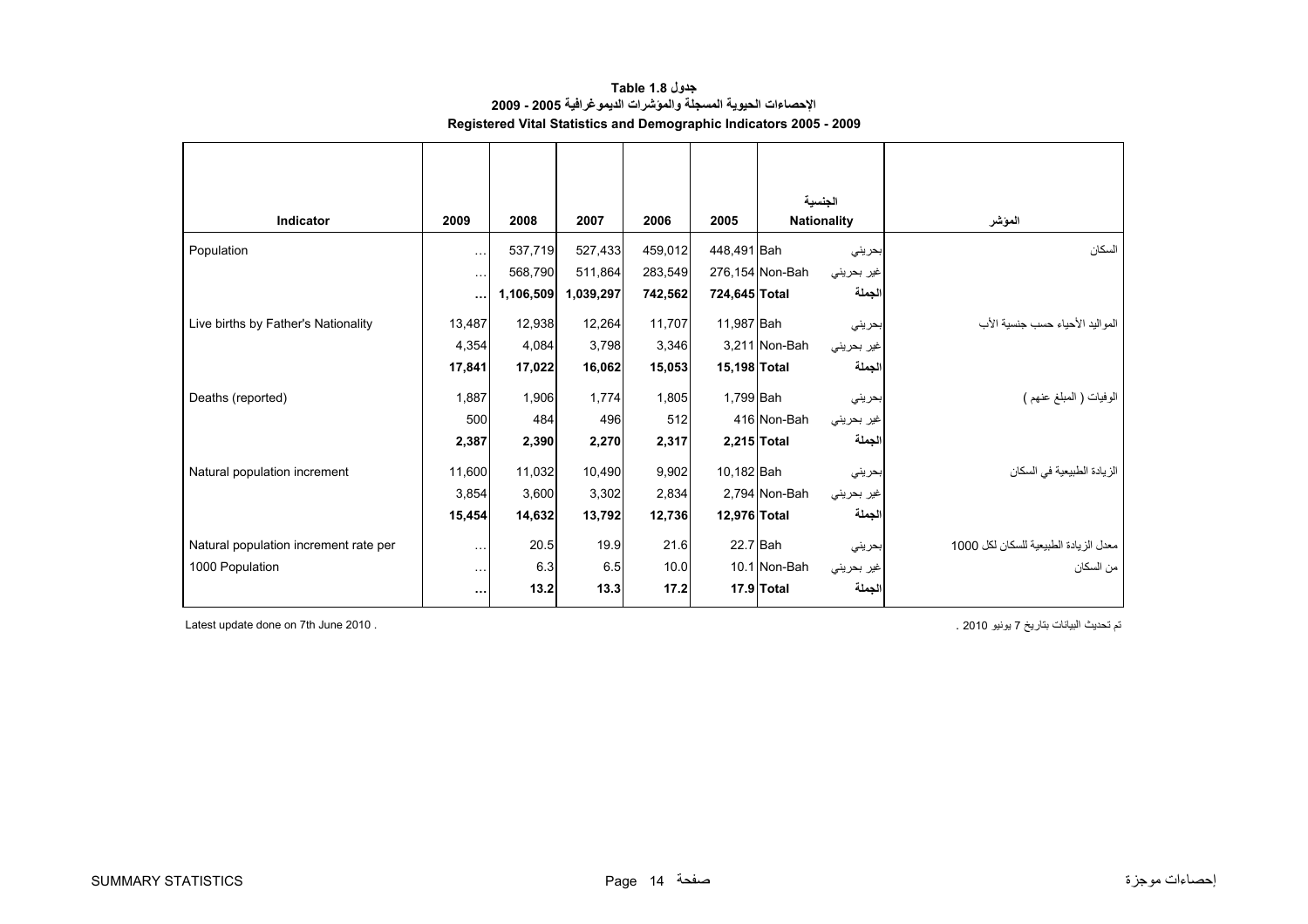### **الإحصاءات الحيوية المسجلة والمؤشرات الديموغرافية 2005 - 2009 Registered Vital Statistics and Demographic Indicators 2005 - 2009 (Cont'd) Table 1.8 جدول ) تابع(**

|                                                              |      |      |      |            | الحنسبة                    |                                           |
|--------------------------------------------------------------|------|------|------|------------|----------------------------|-------------------------------------------|
| Indicator<br>2009                                            | 2008 | 2007 | 2006 | 2005       | <b>Nationality</b>         | الموشر                                    |
| Crude birth rate per 1000 population<br>$\sim$ $\sim$ $\sim$ | 24.1 | 24.1 | 25.5 | 26.7 Bah   | بحرينى                     | معدل المواليد الخام لكل 1000 من السكان    |
| $\sim$ $\sim$ $\sim$                                         | 7.2  | 7.2  | 11.8 |            | 11.6 Non-Bah<br>غير بحريني |                                           |
| $\cdots$                                                     | 15.4 | 15.4 | 20.3 |            | 21.0 Total<br>الجملة       |                                           |
| Crude death rate per 1000 population<br>$\ddotsc$            | 3.5  | 3.5  | 3.9  |            | 4.0 Bah<br>بحريني          | معدل الوفيات الخام لكل 1000 من السكان     |
| $\ddotsc$                                                    | 0.9  | 0.9  | 1.8  |            | 1.5 Non-Bah<br>غير بحريني  |                                           |
| $\cdots$                                                     | 2.2  | 2.2  | 3.1  |            | 3.1 Total<br>الجملة        |                                           |
| General fertility rate (Female 15-49)<br>$\ddotsc$           | 80.4 | 78.0 | 86.6 | $90.7$ Bah | بحريني                     | معدل الخصوبة العام ( الإناث 15-49 )       |
| $\sim$ $\sim$ $\sim$                                         | 42.3 | 43.6 | 68.2 |            | 68.4 Non-Bah<br>غير بحريني |                                           |
| $\cdots$                                                     | 62.8 | 62.9 | 80.2 |            | الجملة<br>82.9 Total       |                                           |
| Total fertility rate per women<br>$\ddotsc$                  | 2.8  | 2.7  | 3.0  |            | $3.1$ Bah<br>بحريني        | معدل الخصوبة الكلي للمرأة الواحدة         |
| (Female 15-49)<br>$\sim$ $\sim$ $\sim$                       | 1.3  | 1.3  | 2.0  |            | 2.0 Non-Bah<br>غير بحريني  | ( الإناث 15-49 )                          |
| $\cdots$                                                     | 1.9  | 2.0  | 2.5  |            | الجملة<br>2.6 Total        |                                           |
| 7.7<br>Infant mortality rate per 1000 live births            | 7.3  | 7.0  | 7.3  |            | 8.9 Bah<br>بحريني          | معدل وفيات الرضع لكل 1000 مولود حي        |
| 5.5                                                          | 8.1  | 10.5 | 9.0  |            | 8.4 Non-Bah<br>غير بحريني  |                                           |
| 7.2                                                          | 7.5  | 7.8  | 7.6  |            | الجملة<br>8.8 Total        |                                           |
| Sex ratio at birth (Male: 100 Female)<br>104                 | 104  | 104  | 104  |            | $105$ Bah<br>بحريني        | نسبة النوع عند الولادة ( ذكر : 100 أنثى ) |
| 103                                                          | 105  | 103  | 102  |            | 103 Non-Bah<br>غير بحريني  |                                           |
| 104                                                          | 104  | 103  | 103  |            | الجملة<br>105 Total        |                                           |

Note : These rates differ from the rates of reported births. . عنها المبلغ المواليد معدلات عن تختلف المعدلات هذه : ملاحظة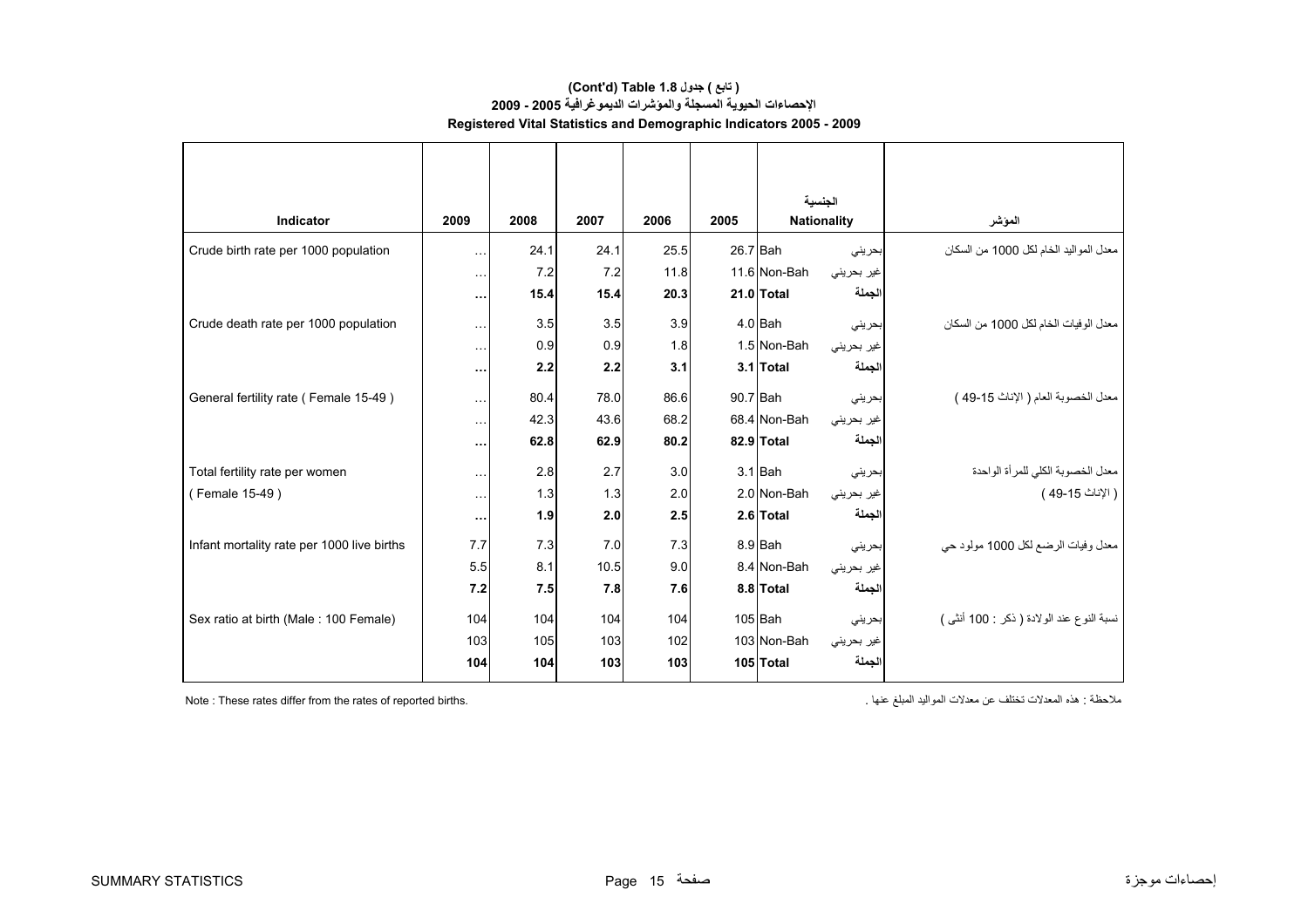#### **رسم بياني 1.3 Figure األسباب العشرة الرئيسية للوفاة لجميع األعمار حسب التشخيص الرئيسي والنوع <sup>2009</sup> The Top Ten Leading Causes of Death by Principal Diagnosis and Sex 2009**

<span id="page-16-0"></span>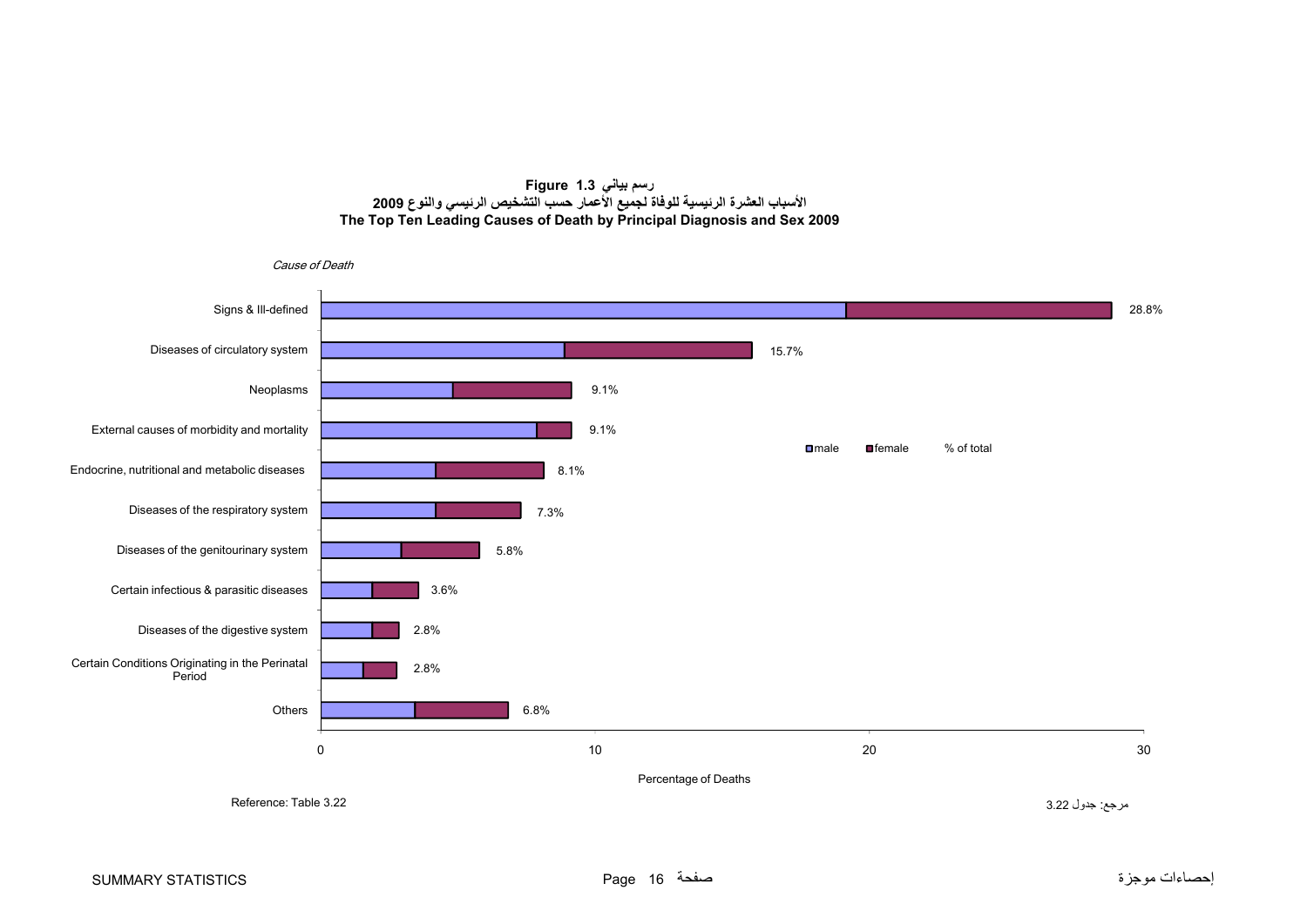# **رسم بياني 1.4 Figure الأسباب العشرة الرئيسية لوفيات الأطفال الرضع ( أقل من سنة ) حسب التشخيص الرئيسي والجنسية والنوع <sup>2009</sup> Infant (less than 1 year) Top Ten Leading Causes of Death by Principal Diagnosis, Nationality and Sex 2009**

<span id="page-17-0"></span>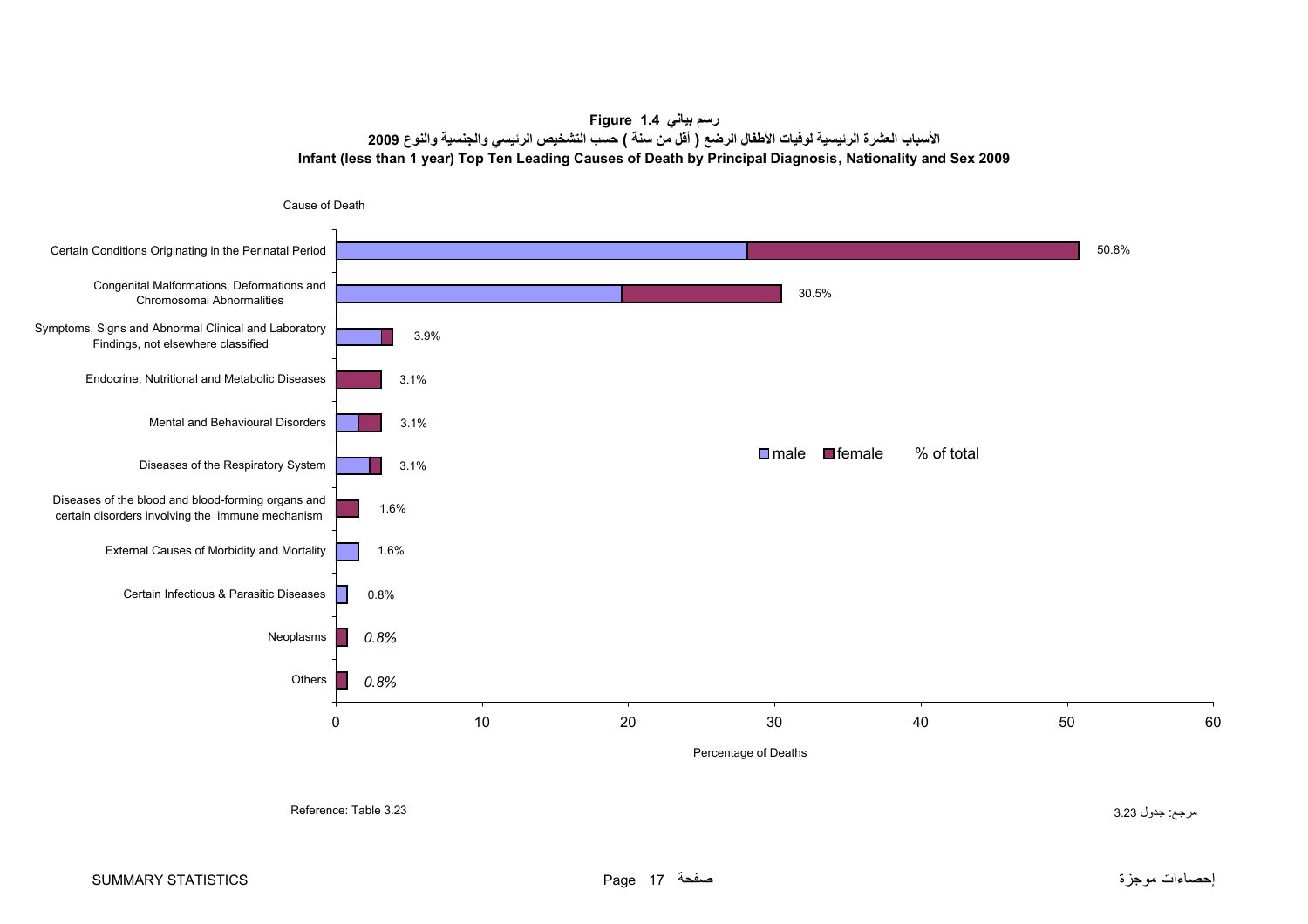### **جدول 1.9 Table نسبة التغطية بالرعاية الصحية الأولية 2005 - 2009 Coverage with Primary Health Care 2005 - 2009**

<span id="page-18-0"></span>

| <b>Description</b>                                       | 2009 | 2008 | 2007 | 2006 | 2005 | البيان                                                                |
|----------------------------------------------------------|------|------|------|------|------|-----------------------------------------------------------------------|
| Population with access to local health services          | 100  | 100  | 100  | 100  | 100  | السكان الذين تتوافر لهم الخدمات الصحية الأولية                        |
| Population with access to safe drinking water            | 100  | 100  | 100  | 100  | 100  | السكان الذين تتوافر لهم المياه الصالحة للشرب                          |
| Population with adequate excreta disposal facilities     | 100  | 100  | 100  | 100  | 100  | السكان الذين نتوافر لهم مرافق كافية للتخلص من المفر غات               |
| Infants fully immunized with                             |      |      |      |      |      | الأطفال الذبن استكملوا التطعمات                                       |
| DPT (Diphtheria, Tetanus, Pertussis)                     | 97.5 | 96.8 | 96.7 | 98.4 |      | الطعم الثلاثي (الدفتيريا ، التيتانوس ، السعال الديكي) 98.2            |
| Polio vaccine                                            | 97.3 | 96.5 | 96.7 | 98.4 |      | شلل الأطفال 98.1                                                      |
| Hepatitis B (HB)                                         | 97.7 | 96.8 | 96.7 | 98   |      | التهاب الكبد الوبائي (ب) 98                                           |
| Haemophilus Influenza b (Hib)                            | 96.9 | 96.8 | 96.7 | 98.4 |      | هيموفيلس الأنفلونزا (المستديمة النزلية ب) 38.2                        |
| BCG (Bacille Calmette-Guerin) <sup>1</sup>               | 80.0 | 79.0 | 87.0 | 83.2 |      | لقاح البي سي جي ضد السل <sup>1</sup> 89.3                             |
| Children of age 1 year *                                 |      |      |      |      |      | الأطفال 1 سنة *                                                       |
| MMR1 (Mumps, Measles, Rubella)                           | 99.8 | 99.9 | 100  | 100  |      | الجرعة الأولى من اللقاح الثلاثي (الحصبة ، الألمانية ، أبو كعب)  100   |
| Children of age 6 years *                                |      |      |      |      |      | الأطفال 6 سنوات *                                                     |
| MMR2 (Mumps, Measles, Rubella)                           | 100  | 97   | 100  | 99   |      | الجر عة الثانية من اللقاح الثلاثي (الحصبة ، الألمانية ، أبو كعب) 99.1 |
| Pregnant women given 2 doses or more of tetanus toxoid * | 34.9 | 31.4 | 39.6 | 44.3 | 48.5 | نسبة التغطية بجر عتين أو أكثر من لقاح التيتانوس للحوامل *             |
| Pregnant women attended by trained personnel             | 100  | 100  | 100  | 100  | 100  | الحوامل اللاتي يرعاهن عاملون صحيون مدربون                             |
| Women delivered by trained personnel                     | 99.5 | 99.4 | 99.4 | 99.4 | 99.4 | الولادات التي يحضر ها عاملون صحيون مدربون                             |
| Infants attended by trained personnel                    | 97.8 | 97.4 | 97.4 | 98.7 | 98.5 | الرضع الذين يرعاهم عاملون صحيون مدربون                                |

\* For more information, refer to conventions (Public Health chapter) . . (العامة الصحة فصل (الاصطلاحات انظر ، المعلومات من لمزيد\*

 $<sup>1</sup>$  BCG vaccine is given only for infants of non-Bahraini mothers from endemic countries.</sup>

<sup>1</sup> التطعيم بلقاح (بي سي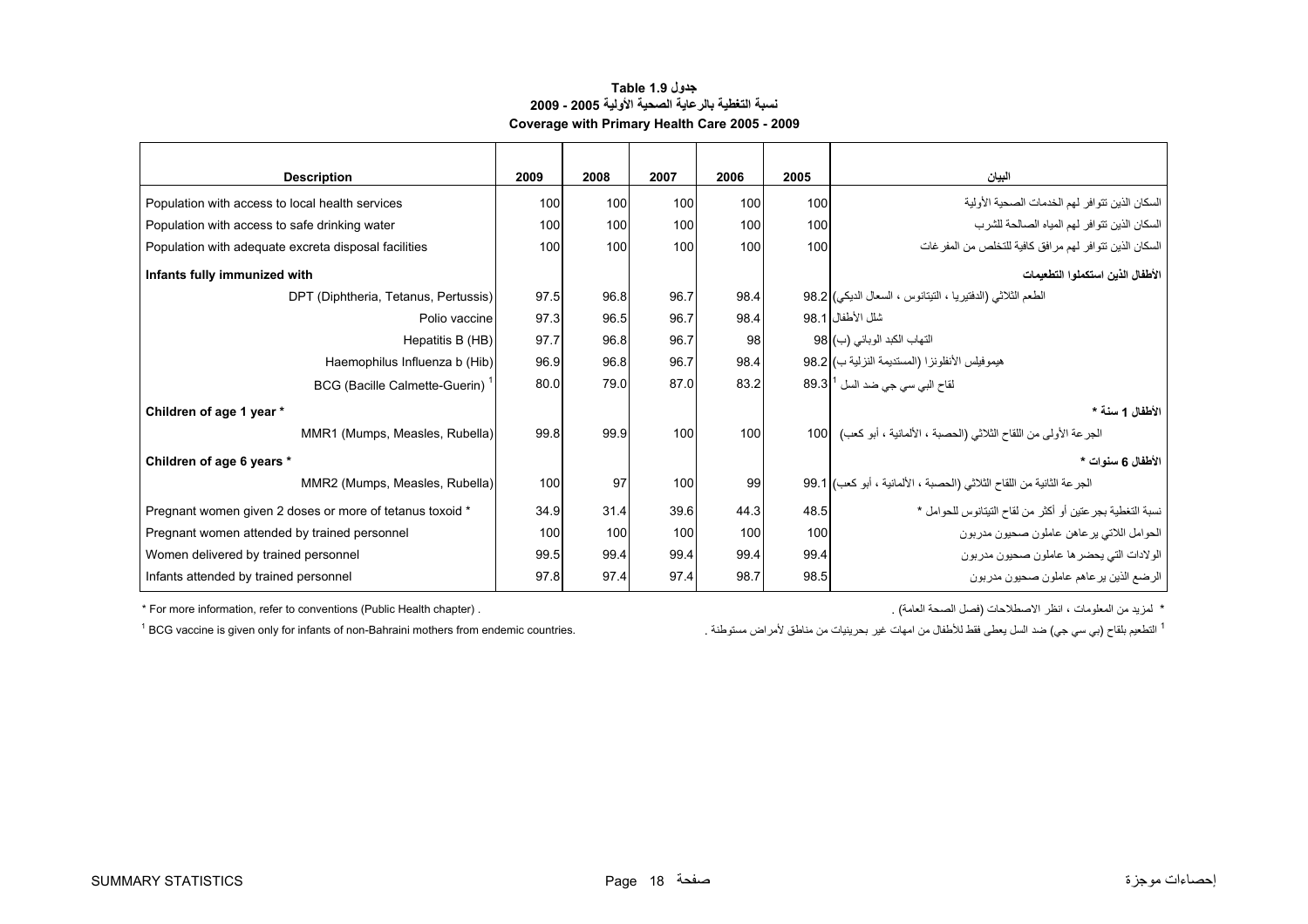<span id="page-19-0"></span>

|                                               |                |      |      |      |      |                                         | رمز<br>التصنيف<br><b>ICD-10</b> |
|-----------------------------------------------|----------------|------|------|------|------|-----------------------------------------|---------------------------------|
| <b>Disease</b>                                | 2009           | 2008 | 2007 | 2006 | 2005 | المرض                                   | Code                            |
| Cholera                                       |                |      |      |      |      | الكولير ا                               | A00                             |
| Malaria (P.falciparum)                        | $\overline{c}$ | 5    |      | 11   | 11   | البرداء المنجلية                        | <b>B50</b>                      |
| Malaria (P.vivax)                             | 103            | 86   | 92   | 57   | 57   | البر داء النشيطة                        | <b>B51</b>                      |
| Malaria Mixed                                 |                |      |      | 2    | 3    | البرداء الوبالية                        | <b>B52</b>                      |
| Poliomyelitis                                 |                |      |      |      |      | شلل الأطفال                             | A80                             |
| Measles                                       | 3              |      |      | 3    | 4    | الحصبة                                  | <b>B05</b>                      |
| Pulmonary TB *                                | 209            | 201  | 180  | 170  | 171  | التدرن الرئوي *                         | A15-A16                         |
| Diphtheria                                    |                |      |      |      |      | الخناق (الدفتيريا)                      | A36                             |
| Non-neonatal tetanus                          |                |      |      |      |      | الكزاز الغير وليدي                      | A34-A35                         |
| Neonatal tetanus                              |                |      |      |      |      | الكزاز الوليدي                          | A33                             |
| <b>AIDS</b>                                   |                | 6    |      | 3    | 10   | عوز المناعة المكتسبة                    | B20-B24                         |
| Meningococcal menigitis                       |                |      |      |      |      | خمج المكورات السحائية                   | A39.0                           |
| Other and unspecified predominantly sexually  | 472            | 349  | 84   | 149  | 433  | أمراض أخرى وغير محددة تنتقل في غالبيتها | A63-A64                         |
| transmitted diseases not elsewhere classified |                |      |      |      |      | عن طريق الجنس لم تصنف في مكان آخر       |                                 |

# **جدول 1.10 Table مؤشرات المراضة المختارة ( الأمراض المعدية المبلغ عنها ) 2005 - 2009 Selected Morbidity Indicators (Reported Communicable Diseases) 2005 - 2009**

\* Bahraini & Non-Bahraini were included, non-Bahraini repatriated after

\* يتضمن البحرينيين والأجانب ، الأجانب يتم ترحيلهم بعد تلقيهم العلاج

receiving the required treatment according to national policy. . الوطنية للتدابير ًطبقا المناسب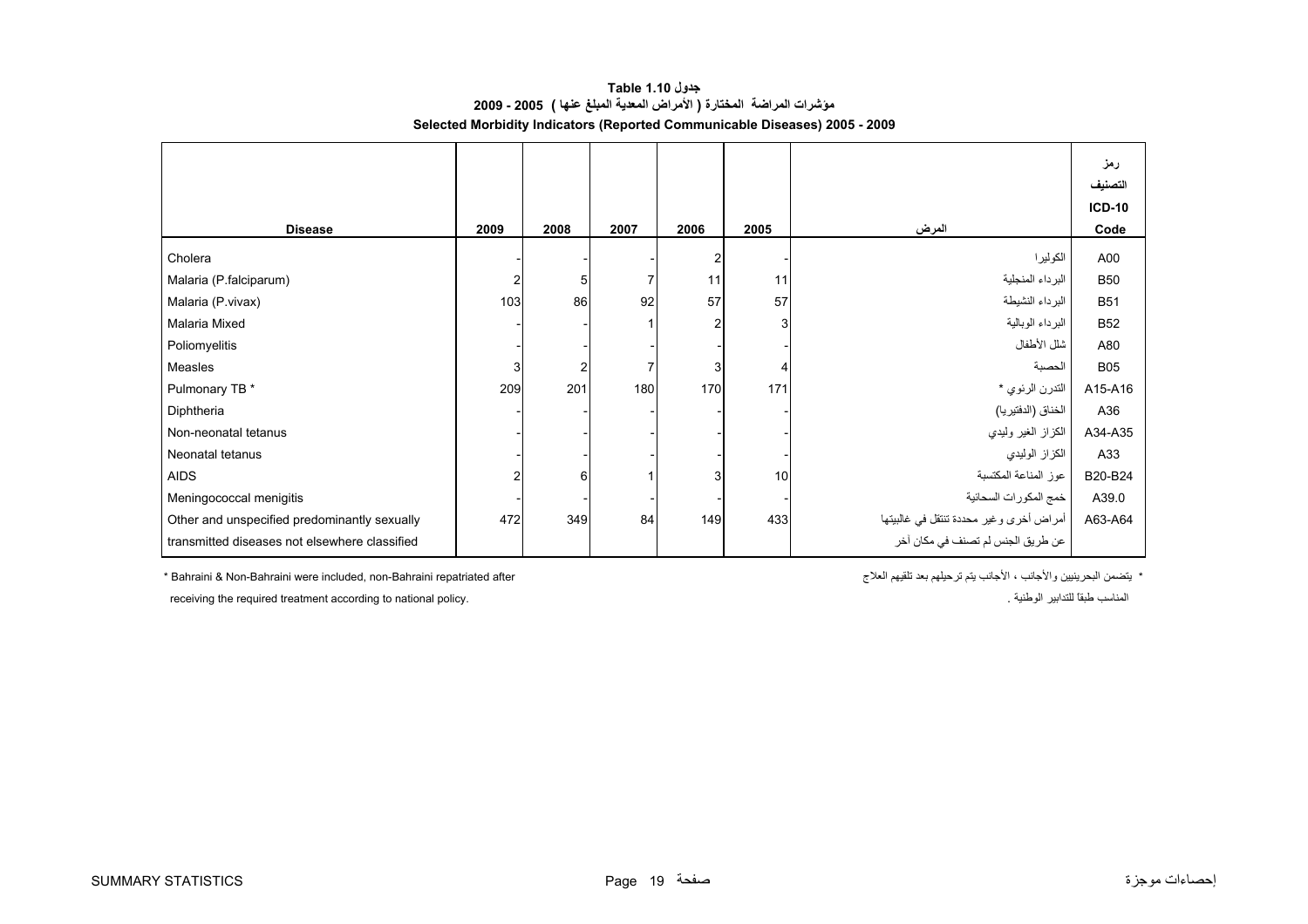# **جدول 1.11 Table مؤشرات الصحة للجميع 2004 - 2008 Health For All Indicators 2004 - 2008**

<span id="page-20-0"></span>

| 2009                                                                                                    | 2008 | 2007                                                                                             | 2006 | 2005 |                                                                                                                                                                                                            |  |  |  |
|---------------------------------------------------------------------------------------------------------|------|--------------------------------------------------------------------------------------------------|------|------|------------------------------------------------------------------------------------------------------------------------------------------------------------------------------------------------------------|--|--|--|
|                                                                                                         |      |                                                                                                  |      |      | المؤشرات Indicators                                                                                                                                                                                        |  |  |  |
| تبنت البحرين سياسة الصحة للجميع منذ عام 1979<br>Bahrain committed to the Health for All since 1979      |      |                                                                                                  |      |      | عدد الدول المؤيدة لسياسة الصحة للجميع وجعلها من ضمن سياستها وفي أعلى المستويات<br>Number of countries in which health for all is continuing to<br>receive endorsement as policy at the highest level       |  |  |  |
|                                                                                                         |      | النقرير السنوى من دائرة التثقيف الصحى يوضح مشاركة<br>المجتمع في المجال الصحي                     |      |      | عدد الدول التي من ضمن أليتها اشراك المجتمع في تنفيذ استراتيجياتها وأصبحت تعمل بصورة فعالة                                                                                                                  |  |  |  |
|                                                                                                         |      | Annual Report from Health Education provides details of<br>community involvement in health care. |      |      | Number of countries in which mechanisms for involving people in the implementation of strategies<br>are fully functioning or are being further developed                                                   |  |  |  |
| الر عاية الصحية الأولية متاحة لجميع المواطنين مجانا بالأضافة الى<br>سهو لة الوصو ل اليها في أقل من ساعة |      |                                                                                                  |      |      | عدد الدول التي يتم فيها توزيع موارد خدمات الرعاية الصحية الأولية بانصاف                                                                                                                                    |  |  |  |
| Provided free for nationals, available within 1 hour's walk or travel                                   |      |                                                                                                  |      |      | Number of countries in which resourses for primary health care are<br>becoming more equitably distributed                                                                                                  |  |  |  |
| البحرين تساهم مع منظمة الصحة العالمية و لا تستلم أي مساعدات دولية                                       |      |                                                                                                  |      |      | المساعدات الدولية ( المستلمة أو المدفوعة ) للخدمات الصحية                                                                                                                                                  |  |  |  |
|                                                                                                         |      | Bahrain contributes to and benefits from WHO membership it<br>receives no 'aid' as such.         |      |      | Amount of international aid received or given for health                                                                                                                                                   |  |  |  |
| 5.4                                                                                                     | 3.7  | 3.8                                                                                              | 3.8  | 3.9  | نسبة المصر وفات على الصحة من اجمالي الدخل القومي  بالاسعار  الجارية *<br>Percentage of gross national product (GNP) (GNI) spent on health *                                                                |  |  |  |
| 24.3                                                                                                    | 25.6 | 25.1                                                                                             | 24.4 | 22.1 | نسبة الأنفاق الصحي الوطني على خدمات الرعاية الصحية الاولية ( وزارة الصحة )<br>Percentage of the national health expenditure devoted to local health services<br>(Primary Health Care) - Ministry of Health |  |  |  |
| 100                                                                                                     | 100  | 100                                                                                              | 100  | 100  | نسبة السكان المتاح لهم خدمات رعاية صحية أولية وتتوفر لهم على الأقل الخدمات التالية :                                                                                                                       |  |  |  |
|                                                                                                         |      |                                                                                                  |      |      | Percentage of the population covered by primary health care with at least the following:                                                                                                                   |  |  |  |
| 100                                                                                                     | 100  | 100                                                                                              | 100  | 100  | المياه النقية ومرافق الصرف الصحى المناسبة في المنازل<br>Safe water in the home or with reasonable access and adequate excreta-disposal<br>facilities avaliable                                             |  |  |  |

\* Source: Ministry of Finance . . المالية وزارة : المصدر\*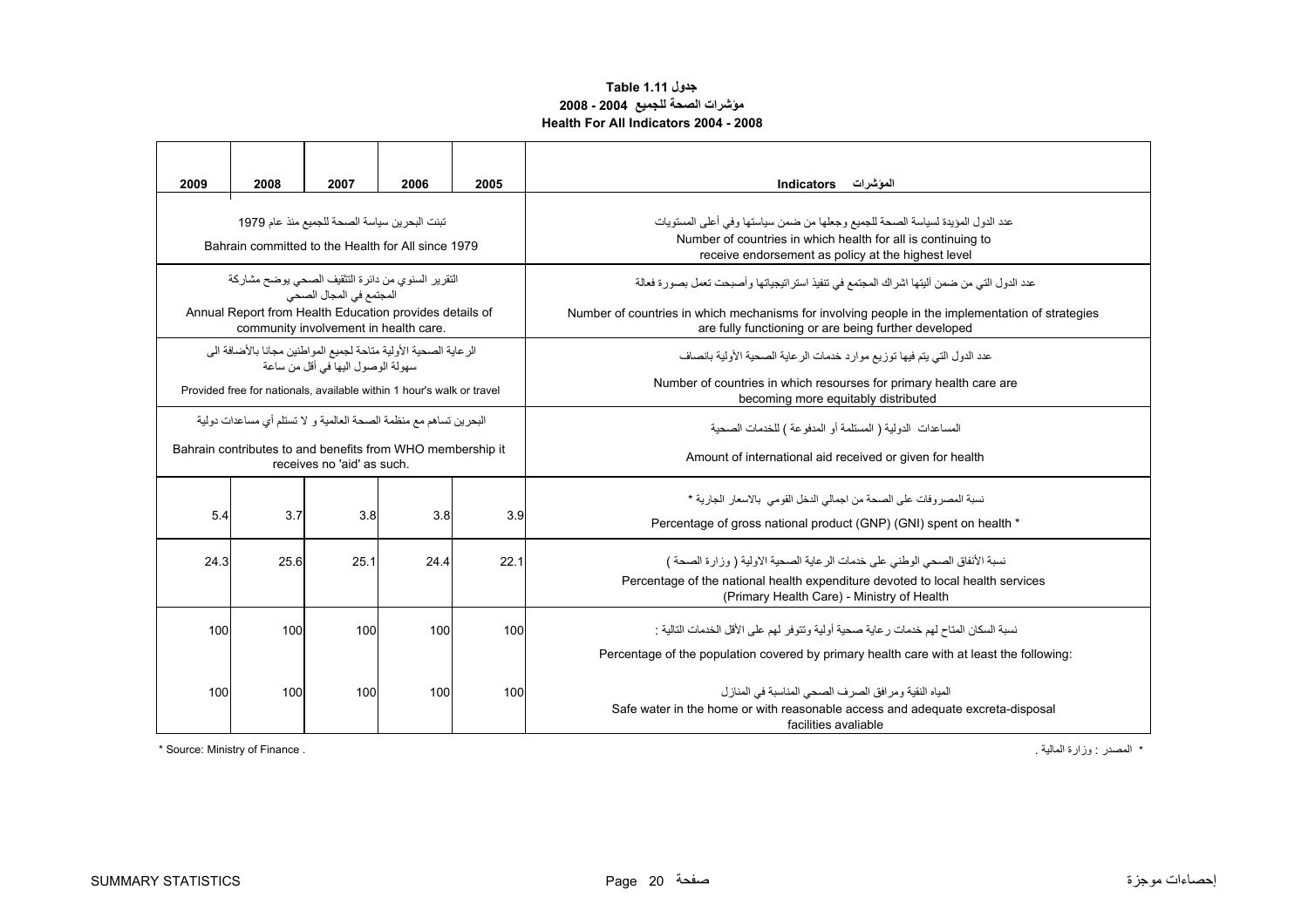### **مؤشرات الصحة للجميع 2004 - 2008 Health For All Indicators 2004 - 2008 (Cont'd) Table 1.11 جدول ) تابع(**

| 2009                    | 2008     | 2007      | 2006      | 2005      | المؤشرات Indicators                                                                                                                                                                                                  |  |
|-------------------------|----------|-----------|-----------|-----------|----------------------------------------------------------------------------------------------------------------------------------------------------------------------------------------------------------------------|--|
|                         |          |           |           |           | نسبة التغطبة بالتطعيمات ضد :                                                                                                                                                                                         |  |
|                         |          |           |           |           | Immunization coverage against :                                                                                                                                                                                      |  |
| 97.5                    | 96.8     | 96.7      | 98.4      | 98.2      | الدفتيريا والتتانوس والسعال الديكي     DPT (Diphtheria, Tetanus, Pertussis)                                                                                                                                          |  |
| 99.8                    | 99.9     | 100       | 100       | 100       | الجرعة الأولى من اللقاح الثلاثي ( الحصبة ، الحصبة الالمانية ، أبوكعب) MMR1) Mumps, Measles,Rubella)                                                                                                                  |  |
| 100                     | 97.0     | 100       | 99.0      | 99.1      | الجرعة الثانية من اللقاح الثلاثي ( الحصبة ، الحصبة الالمانية ، أبوكعب)  MMR2) Mumps, Measles,Rubella)                                                                                                                |  |
| 97.3                    | 96.5     | 96.7      | 98.4      | 98.1      | شلل الأطفال<br>Poliomyelities                                                                                                                                                                                        |  |
| 80.0                    | 79.0     | 87.0      | 83.2      | 89.3      | BCG <sup>(1)</sup><br>لقاح الب <i>ي</i> سي جي ضد السل <sup>(1)</sup>                                                                                                                                                 |  |
| 100                     | 100      | 100       | 100       | 100       | توفر الخدمات الصحية الأولية وسهولة الوصول اليها في أقل من ساعة بالأضافة لتوفر العقاقير اللازمة<br>Acces to local health servies, including availability of essential drugs, within<br>one hours walk or travel       |  |
|                         |          |           |           |           | نسبة المنتفعين بخدمات رعاية الأمومة والطفولة تحت أشراف أيدى مدربة <sup>2</sup><br>Attendance by trained personnel for pregnancy and childbirth, and care for children<br>up to at least one year of age <sup>2</sup> |  |
| 99.5                    | 99.4     | 99.4      | 99.4      | 99.4      | الو لادات<br><b>Deliveries</b>                                                                                                                                                                                       |  |
| 97.8                    | 97.4     | 97.4      | 98.7      | 98.5      | Infants<br>الرضع                                                                                                                                                                                                     |  |
| 53.4 $(3)$              | $\sim$ . |           | $\ddotsc$ | $\sim$    | نسبة النساء اللاتي في سن الإنجاب (15 - 49) ويستخدمن أحد طر ق تنظيم الأسر ة                                                                                                                                           |  |
|                         |          |           |           |           | Percentage of women of childbearing age (15 - 49) using family planning                                                                                                                                              |  |
| 90.3                    | 91.6     | 91.4      | 92.1      | 92.2      | نسبة المواليد بوزن 2,500 جرام على الأقل عند الولادة ( يشمل المواليد الغير معرفة اوزانهم )<br>Percentage of new-borns weighing at least 2,500 grams at birth (include undetermined)                                   |  |
|                         |          |           |           |           | نسبة الأطفال دون الخامسة التي تتاسب أوزانهم إلى أعمار هم أو أوزانهم بالنسبة للطول<br>Percentage of children (under 5 yars) whose weight for age and/or weight-for-height are acceptable                              |  |
| $92.4\%$ <sup>(3)</sup> | $\ldots$ | $\cdots$  |           | $\sim$    | الوزن المي العمر<br>Weight for Age                                                                                                                                                                                   |  |
| 93.6% (3)               |          | $\ddotsc$ |           | $\ddotsc$ | الوزن الىي الطول<br>Weight for Height                                                                                                                                                                                |  |
| $91.9\%$ <sup>(3)</sup> | $\ldots$ |           |           | $\ddotsc$ | الطول البي العمر<br>Height for age                                                                                                                                                                                   |  |

 $2$  Data was reviewed and updated

 $3$  Source: Multiple Indicators Cluster Survey 2000, Bahrain.

1 التطعيم بلقاح البي سي جي ضد السل يعطى فقط للأطفال من أمهات غير بحرينيات قدمن من مناطق لأمراض مستوطنة .<br><sup>2</sup> تم مراجعة وتعنيل البيانات .

<sup>3</sup> المصدر : المسح العنقودي المتعدد المؤشرات 2000 ، البحرين .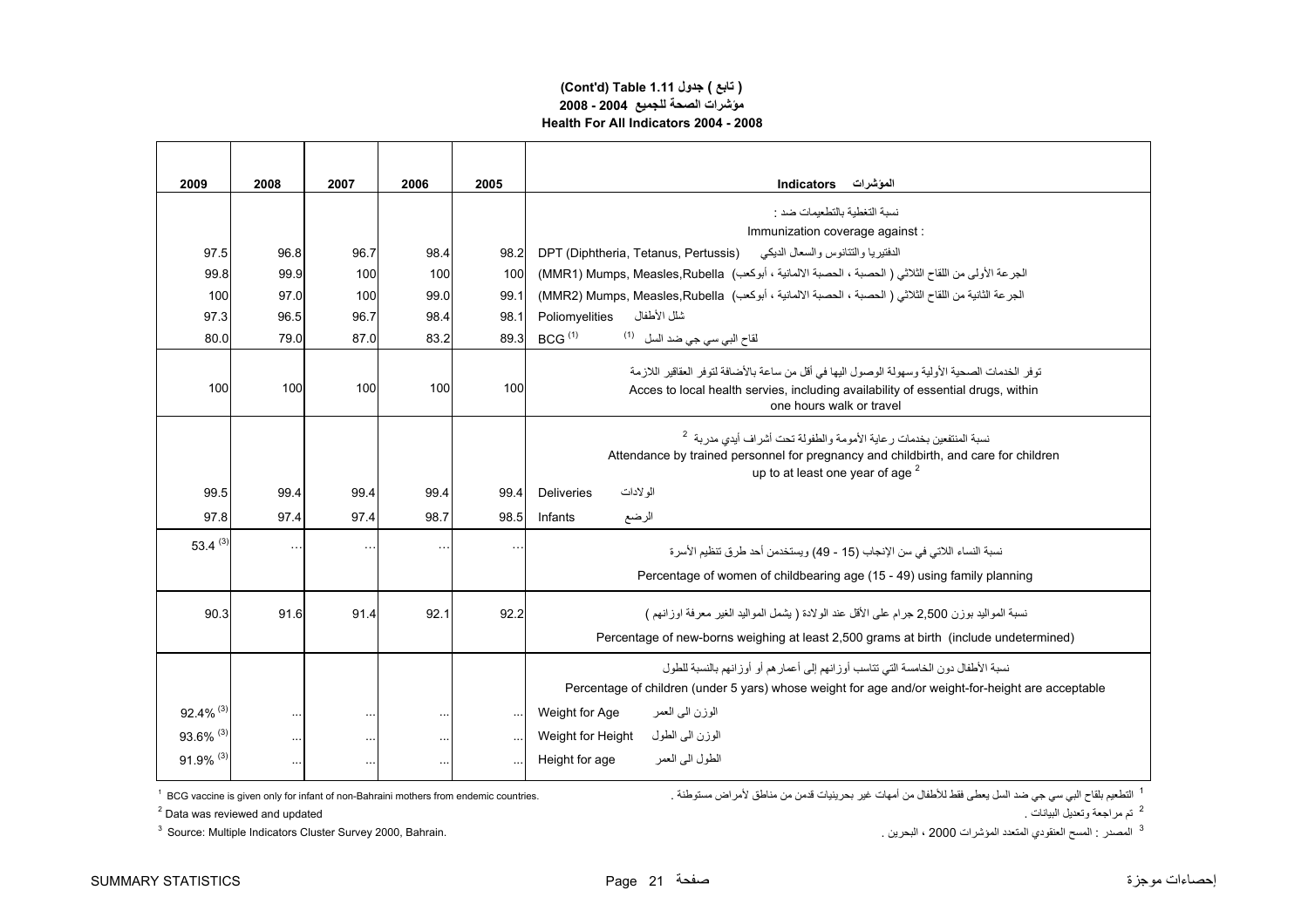# **مؤشرات الصحة للجميع 2004 - 2008 Health For All Indicators 2004 - 2008 (Cont'd) Table 1.11 جدول ) تابع(**

| 2009          | 2008      | 2007      | 2006      | 2005     | المؤشرات Indicators                                                                                                                 |  |
|---------------|-----------|-----------|-----------|----------|-------------------------------------------------------------------------------------------------------------------------------------|--|
| 7.2           | 7.5       | 8.3       | 7.6       | 8.9      | معدل وفيات الأطفال الرضع لكل 1000 مولود حي                                                                                          |  |
|               |           |           |           |          | Infant mortality rate per 1000 live births                                                                                          |  |
| 16.9          | 17.7      | 18.8      | 13.3      | 6.6      | معدل وفيات الأمومة لكل 100.000 مولود حي                                                                                             |  |
|               |           |           |           |          | Maternal mortality rate per 100,000 live births (MMR)                                                                               |  |
|               |           |           |           |          | احتمالات الوفاة قبل سن الخامسة لكل 1000 طفل أقل من 5 سنو ات                                                                         |  |
|               | 2.0       | 2.2       | 2.4       | 2.7      | Probability of dying before the age of 5 years per 1000 child <5 years old                                                          |  |
| 8.6           | 9.4       | 10.3      | 10.1      | 10.9     | احتمالات الوفاة قبل سن الخامسة لكل 1000 مولود حي                                                                                    |  |
|               |           |           |           |          | Probability of dying before the age of 5 years per 1000 live birth                                                                  |  |
|               |           |           |           |          | منَّوسط العمر المنوقع عند الميلاد حسب النوع - جميع الفئات المعر وفة                                                                 |  |
|               |           |           |           |          | Life expectancy at birth by sex, in all identifiable subgroups                                                                      |  |
| 73.1          | 73.1      | 73.1      | 73.1      | 73.1     | ذكر<br>Male                                                                                                                         |  |
| 77.3          | 77.3      | 77.3      | 77.3      | 77.3     | أنثى<br>Female                                                                                                                      |  |
| 74.8          | 74.8      | 74.8      | 74.8      | 74.8     | المتوسط<br>Mean                                                                                                                     |  |
|               |           |           |           |          | معدل التعليم بين البالغين حسب النو ع لجميع الفئات المعر وفة ( 15 سنة فاكثر )                                                        |  |
|               |           |           |           |          | Adult literacy rate by sex in all identifiable sub groups (15 yrs+)                                                                 |  |
| 92.5% (1)     | $\cdots$  | $\ddotsc$ | $\ddotsc$ |          | Bahraini (Male)<br>بحريني (ذكر)                                                                                                     |  |
| 83% (1)       | $\ddotsc$ | $\ddotsc$ | $\ldots$  |          | بحريني (انثى)<br>Bahraini (Female)                                                                                                  |  |
| 87.7% (1)     |           | $\ddotsc$ |           |          | Bahraini (Both Sexes)<br>بحريني (كلا النو عين)                                                                                      |  |
|               |           |           |           |          | مؤشرات الموارد المالية ( المبالغ بالدولار الأمريكي ، يعادل 0.376 دينار بحريني )                                                     |  |
|               |           |           |           |          | Financial resources indicators (US\$) US \$ = 0.376 B.D.                                                                            |  |
| $\ddotsc$     | 20,018.8  | 17,774.0  | 16,504.9  | 15,142.6 | متوسط نصبب الفرد من الناتج المحلي الاجمالي <sup>(2)</sup><br>Gross Domestic Product (GDP) per Capita <sup>(2)</sup>                 |  |
| $\cdots$      | 19,184.1  | 17,486.6  | 16,103.1  | 14,677.7 | متوسط نصيب الفرد من الدخل القومي الإجمالي <sup>(2)</sup><br>Gross National Disposable Income (GNP) per Capita <sup>(2)</sup>        |  |
| $\ddotsc$     | 17.580.4  | 16.060.0  | 14.509.2  | 13.301.1 | متوسط نصيب الفرد من إجمالي الدخل القومي المتاح <sup>(2)</sup><br>Gross National Disposable Income (GNDI) per Capita <sup>(2)</sup>  |  |
| $\cdots$      | 657.1     | 607.0     | 544.7     | 514.7    | نصيب الفرد من جملة المصروفات العامة للدولة على الصحة <sup>(2)</sup><br>Total public expenditure on health per capita <sup>(2)</sup> |  |
| $\sim$ $\sim$ | 417.3     | 369.8     | 422.6     | 378.5    | نصيب الفر د من الميز انية السنوية لوز ار ة الصحة (تشمل المشار يع)                                                                   |  |
|               |           |           |           |          | Annual budget of Ministry of Health per capita (include projects)                                                                   |  |

1 المصدر : التعداد السكاني 2001 . 2001. data Census 1

 $12$  Source: Ministry of Finance and Natinal Account Directorate (CIO)

<sup>2</sup> المصدر : وزارة المالية وإدارة الحسابات القومية ( الجهاز المركزي للمعلومات)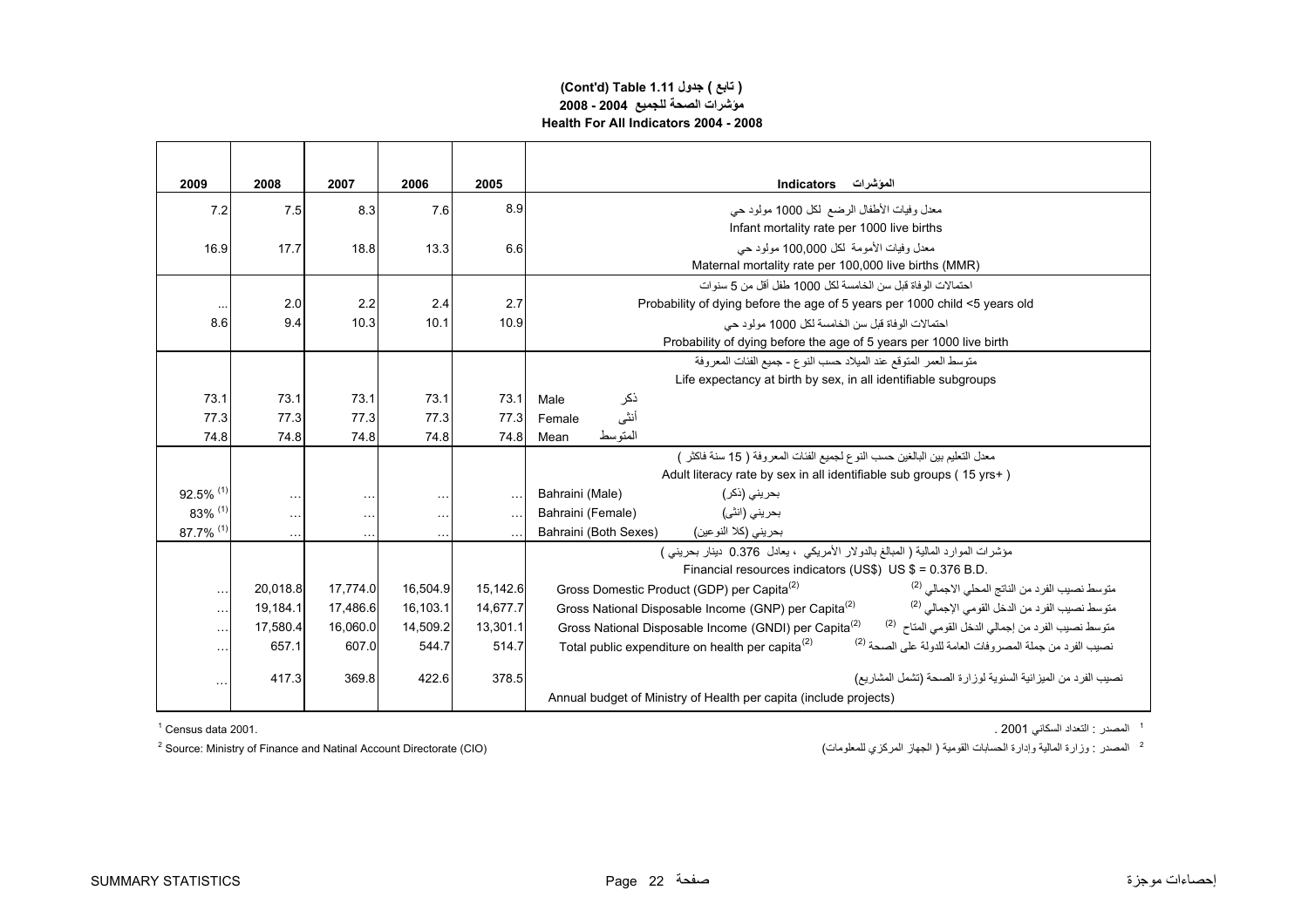| جدول Table 1.12                                               |  |
|---------------------------------------------------------------|--|
| مجموعة المرامي الإنمائية للألفية المتعلقة بالصحة  2005 - 2009 |  |
| Millennium Development Goals Related to Health 2005 - 2009    |  |

<span id="page-23-0"></span>

| 2009<br>$76^{(1)}$ | 2008<br>$\sim$ $\sim$                                                                                                                                                     | 2007<br>$\ddotsc$                     | 2006<br>$\ldots$ | 2005<br>$\sim$ $\sim$ | المؤشر<br>Indicator<br>نسبة عدد الأطفال ناقصبي الوزن الذين يقل عمر هم عن خمس سنوات<br>Prevalence of underweight children under five years of age      | المرامى<br>Goals<br>القضاء على الفقر المدقع والجوع        |  |  |
|--------------------|---------------------------------------------------------------------------------------------------------------------------------------------------------------------------|---------------------------------------|------------------|-----------------------|-------------------------------------------------------------------------------------------------------------------------------------------------------|-----------------------------------------------------------|--|--|
|                    | لاتوجد فعلياً حالات معبرة إحصائياً لسكان لا يحصلون على<br>There are virtually no statistical cases of people who<br>do not receive the minimum daily calorie requirements | الكمبة الكافية من السعر ات الحر ار بة |                  |                       | نسبة السكان الذين لا يحصلون على الحد الأدنى لاستهلاك الطاقة الغذائية<br>Proportion of population below minimum level of dietary<br>energy consumption | Eradicate extreme poverty and hunger                      |  |  |
| 8.6                | 9.4                                                                                                                                                                       | 10.3                                  | 10.1             | 10.9                  | معدل وفيات الأطفال دون سن الخامسة لكل 1000 مولود حي<br>Under-five mortality rate per 1000 live births                                                 | تخفيض معدل وفيات الأطفال<br><b>Reduce child mortality</b> |  |  |
| 7.2                | 7.5                                                                                                                                                                       | 8.3                                   | 7.6              | 8.9                   | معدل وفيات الرضع لكل 1000 مولود حي<br>Infant mortality rate per 1000 live births                                                                      |                                                           |  |  |
| 99.8               | 99.9                                                                                                                                                                      | 100                                   | 100              | 100                   | نسبة الأطفال البالغين من العمر  سنة و احدة المحصنين ضد الحصبة<br>Proportion of one year old children immunized<br>against measles (MMR1)              |                                                           |  |  |
| 16.9               | 17.7                                                                                                                                                                      | 18.8                                  | 13.3             | 6.6                   | معدل وفيات الأمهات لكل 100.000 مولود حي<br>Maternal mortality rate per 100,000 live births                                                            | تحسبن صحة الأمهات<br>Improve maternal health              |  |  |
| 99.5               | 99.4                                                                                                                                                                      | 99.4                                  | 99.4             | 99.4                  | نسبة الولادات التي تتم تحت إشراف موظفي صحة متدربين<br>Proportion of births attended by skilled health personnel                                       |                                                           |  |  |

 $<sup>1</sup>$  Source: Multiple Indicators Cluster Survey 2000, Bahrain.</sup>

<sup>1</sup> المصدر : المسح العنقودي المتعدد المؤشرات 2000 ، البحرين <sub>.</sub>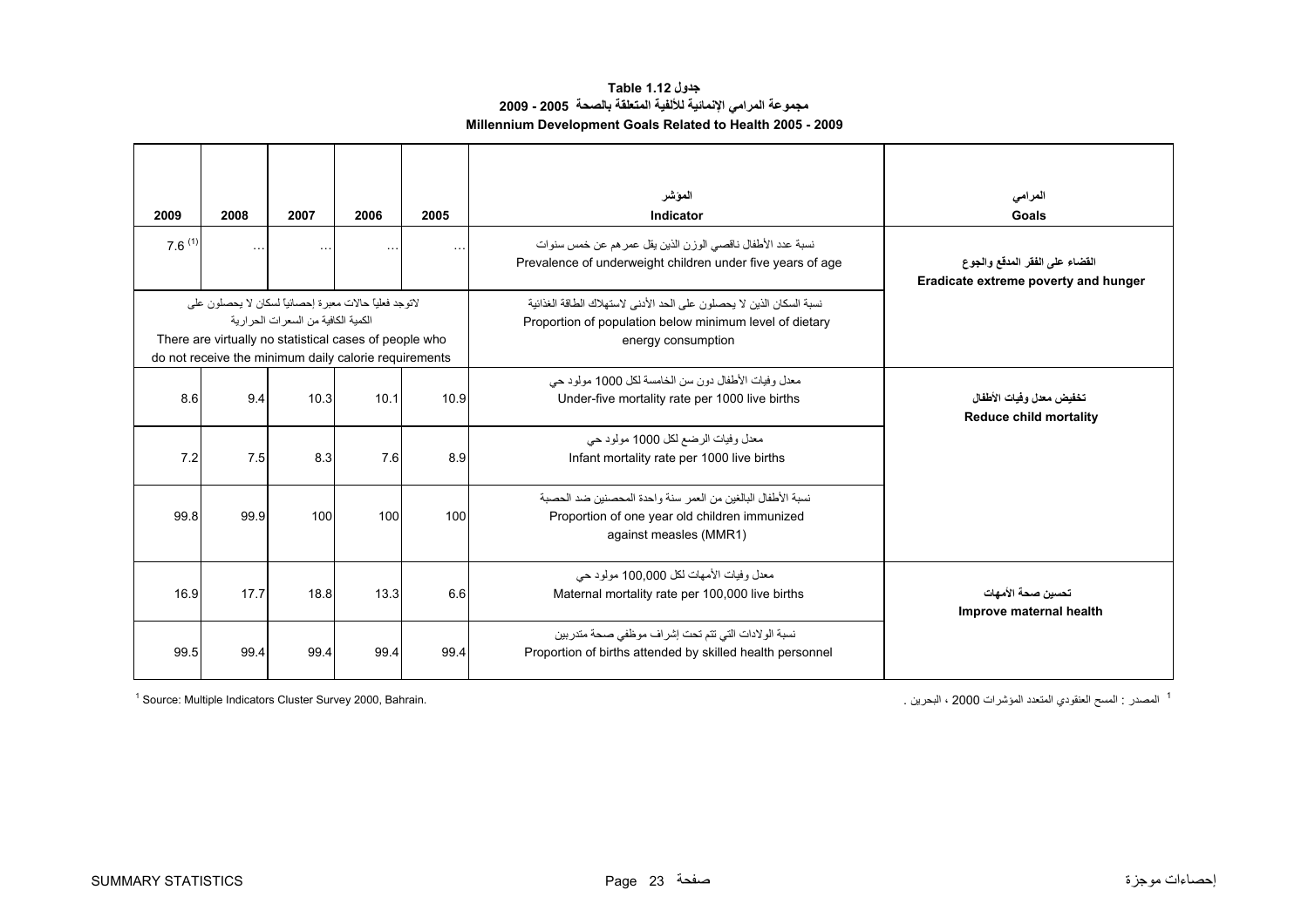# **(Cont'd) Table 1.12 جدول ) تابع( مجموعة المرامي الإنمائية للألفية المتعلقة بالصحة 2005 - 2009 Millennium Development Goals Related to Health 2005 - 2009**

| 2009                   | 2008        | 2007        | 2006                 | 2005      | الموشر<br>Indicator                                                                                                                                                                                                                          | المرامى<br>Goals                                                                |
|------------------------|-------------|-------------|----------------------|-----------|----------------------------------------------------------------------------------------------------------------------------------------------------------------------------------------------------------------------------------------------|---------------------------------------------------------------------------------|
|                        |             |             |                      |           | معدل انتشار فيروس العوز المناعي البشري لدى النساء الحوامل<br>اللائي نتراوح أعمار هن بين 15 و 24 عاماً<br>HIV prevalence among pregnant women aged 15 - 24 years                                                                              | مكافحة فيروس العوز المناعي البشري ( الإيدز )<br>و الملاريا وغير هما من الأمر اض |
| $9.6\%$ <sup>(1)</sup> |             |             | $\ddot{\phantom{0}}$ |           | معدل انتشار استخدام الواقى الذكرى<br>Condom use rate of the contraceptive prevalence rate                                                                                                                                                    | Combat HIV/AIDS, Malaria and<br>other diseases                                  |
|                        |             |             |                      |           | عدد الأطفال الأيتام بسبب فيروس العوز المناعي البشري / الإيدز<br>Number of children orphaned by HIV/AIDS                                                                                                                                      |                                                                                 |
| . .                    | 8.3         | 9.7         | 9.4<br>0.1           |           | معدلات الانتشار والوفيات المرتبطة بالملاريا المعدل لكل 100,000 من السكان<br>Prevalence and death rates associated with malaria.<br>Rate per 100,000 population<br>الإصابة 9.8 Prevalence<br>الوفاة<br>0.1 Death                              |                                                                                 |
| <b>NA</b>              | <b>NA</b>   | <b>NA</b>   | <b>NA</b>            | <b>NA</b> | نسبة السكان المقيمين في المناطق المعر ضنة لخطر  الملار يا الذين يتخذو ن<br>تدابير فعالة للوقاية من الملار با و علاجها<br>Proportion of population in malaria-risk areas using effective<br>malaria prevention and treatment measures         |                                                                                 |
|                        |             |             |                      |           | معدلات الانتشار والوفيات المرتبطة بالسل الرئوي <sup>2</sup><br>المعدل لكل 100.000 من السكان<br>Prevalence and death rates associated with Tuberculosis <sup>2</sup><br>Rate per 100,000 population                                           |                                                                                 |
| $\sim$ .<br>$\ddotsc$  | 18.2<br>0.5 | 17.3<br>0.6 | 22.9<br>0.3          |           | الإصابة 23.6 Prevalence<br>0.8 Death<br>الو فاة                                                                                                                                                                                              |                                                                                 |
| 77                     | 49          | 13          | 12                   | 9         | عدد حالات السل التي اكتشفت وتم شفاؤها في إطار نظام العلاج<br>لفتر ة قصير ة تحت المر اقبة المباشر ة <sup>3</sup><br>Proportion of tuberculosis cases detected and cured under<br>DOTS (Directly Observed Treatment Short-course) <sup>3</sup> |                                                                                 |

 $1$  Source: Family Health Survey 1995.

<sup>2</sup> Bahraini and non-Bahraini.

 $^3$  Bahraini only, non-Bahraini repatriated after receiving the required treatment according to national policy. البحريينيين فقط ، الأجانب يتم ترحيلهم بعد تلقيهم العلاج المناسب طبقا للتدابير الوطنية .

<sup>1</sup> المصدر : مسح صحة الاسرة 1995 .

<sup>2</sup> البحريينيين والأجانب .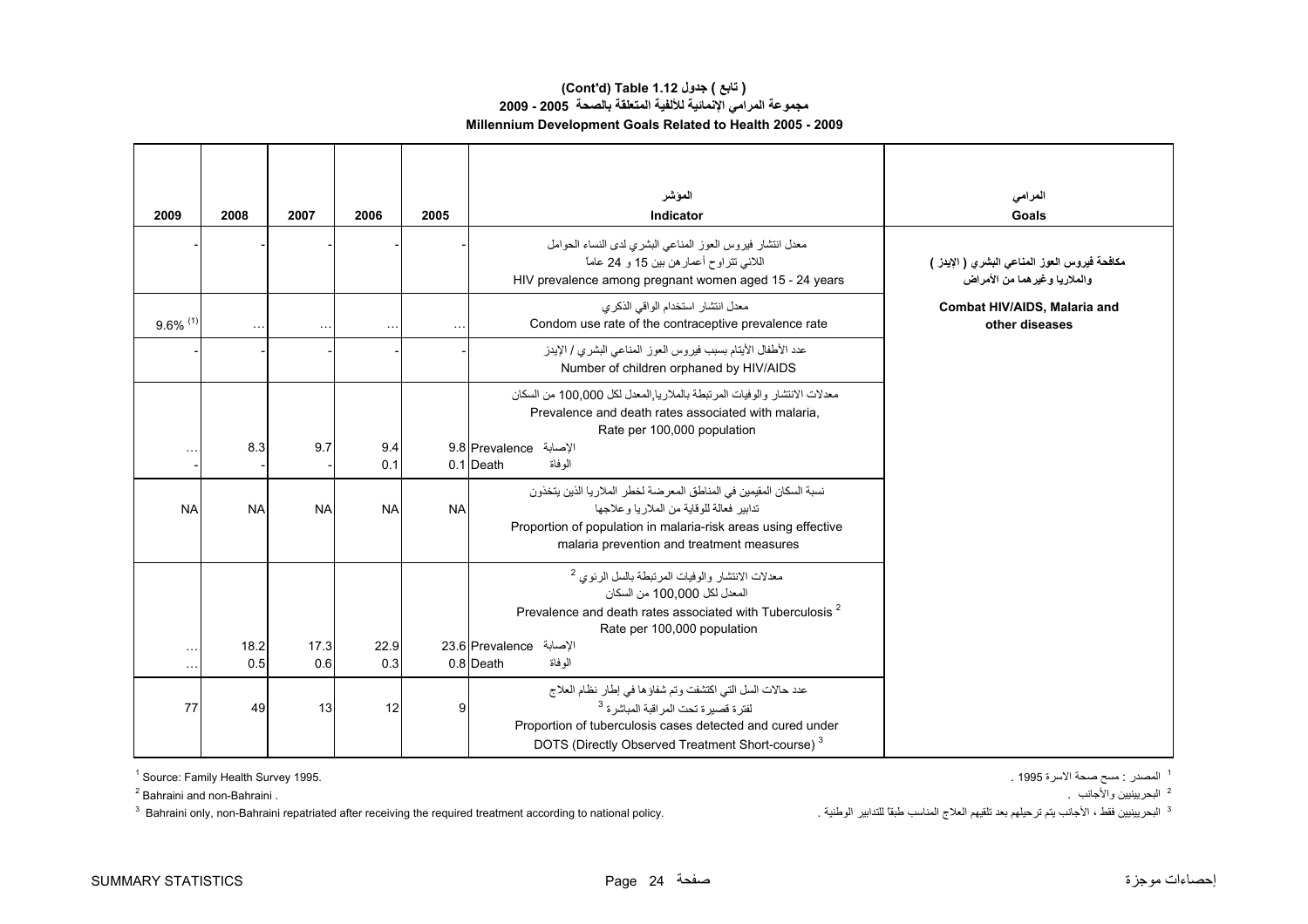# **Millennium Development Goals Related to Health 2005 - 2009 (Cont'd) Table 1.12 جدول ) تابع( مجموعة المرامي الإنمائية للألفية المتعلقة بالصحة 2005 - 2009**

| 2009      | 2008      | 2007      | 2006      | 2005      | الموشر<br>Indicator                                                                                                                                                               | المرامي<br>Goals                                                                      |
|-----------|-----------|-----------|-----------|-----------|-----------------------------------------------------------------------------------------------------------------------------------------------------------------------------------|---------------------------------------------------------------------------------------|
| <b>NA</b> | <b>NA</b> | <b>NA</b> | <b>NA</b> | <b>NA</b> | نسبة السكان الذين يستخدمون الو قود الصلب<br>Proportion of population using solid fuels                                                                                            | ضمان الاستدامة البينية<br>Ensure environmental sustainability                         |
| 100       | 100       | 100       | 100       | 100       | نسبة الأشخاص الذين يمكنهم بصورة مستدامة الحصول<br>علے مصدر  محسن للمیاہ<br>Proportion of population with sustainable access<br>to an improved water source, urban and rural       |                                                                                       |
| 100       | 100       | 100       | 100       | 100       | نسبة الأشخاص الذين يمكنهم الحصول على إصحاح محسن<br>Proportion of urban population with access to improve<br>sanitation                                                            |                                                                                       |
| 100       | 100       | 100       | 100       | 100       | نسبة السكان الذين يمكنهم الحصول على الأدوية الأساسية<br>بأسعار ميسورة بشكل مستدام<br>Proportion of population with access to affordable<br>essential drugs on a sustainable basis | اِقامة شراكة عالمية من اجل التنمية<br>Develop a global partnership<br>for development |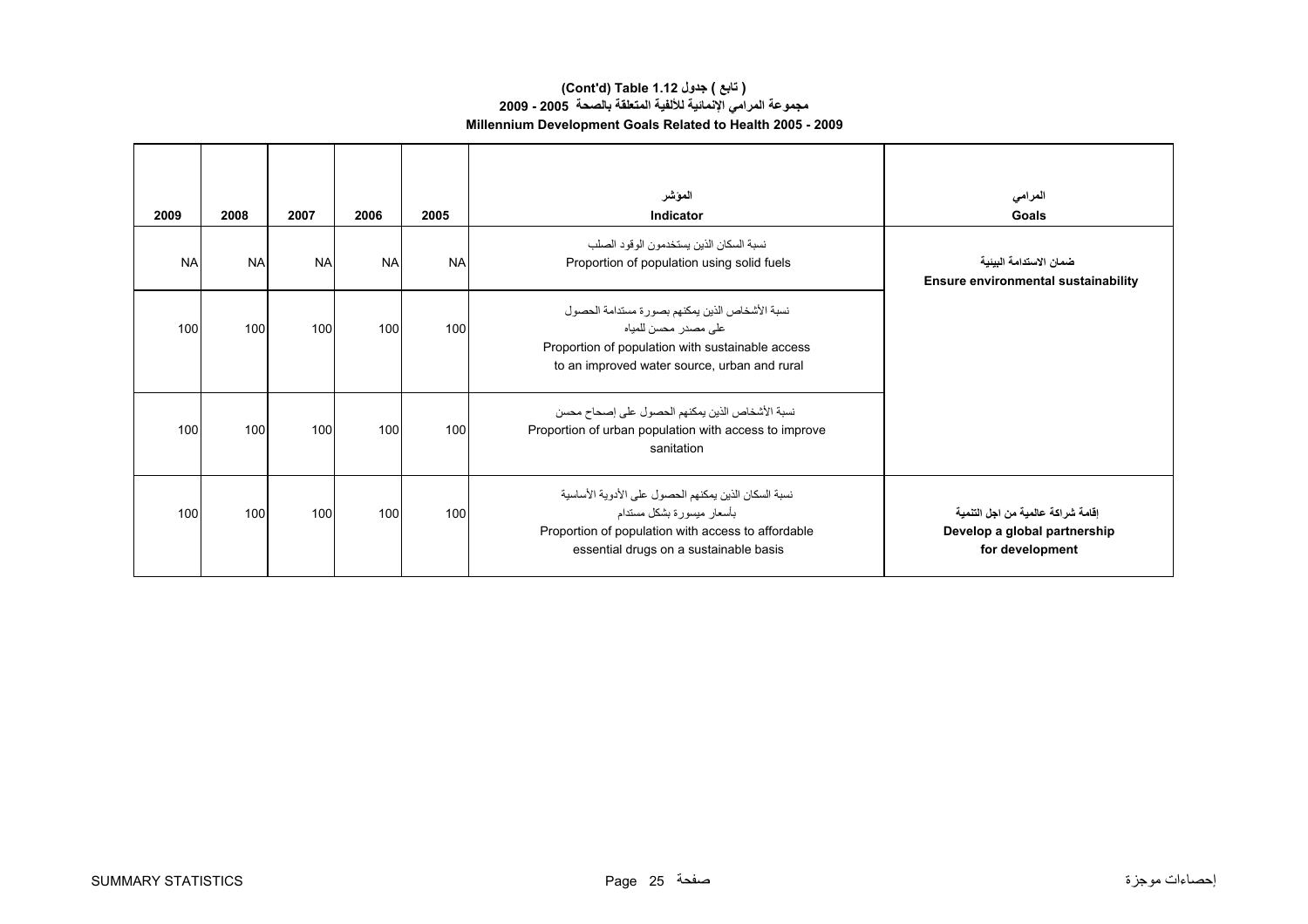# **Millennium Development Goals Related to Health by Sex 2008 جدول 1.13 Table مجموعة المرامي الإنمائية للألفية المتعلقة بالصحة حسب النوع <sup>2009</sup>**

<span id="page-26-0"></span>

| الحملة<br><b>Total</b> | أنشى<br>Female                                                                                                                                                                                                               | ذکر<br>Male          | الموشر<br>Indicator                                                                                                                                   | المرامى<br>Goals                                                       |
|------------------------|------------------------------------------------------------------------------------------------------------------------------------------------------------------------------------------------------------------------------|----------------------|-------------------------------------------------------------------------------------------------------------------------------------------------------|------------------------------------------------------------------------|
| $7.6^{(1)}$            | $\cdots$                                                                                                                                                                                                                     | $\sim$ $\sim$ $\sim$ | نسبة عدد الأطفال ناقصبي الوزن الذين يقل عمر هم عن خمس سنوات<br>Prevalence of underweight children under five years of age                             | القضاء على الفقر المدقع والجوع<br>Eradicate extreme poverty and hunger |
|                        | لاتوجد فعلياً حالات معبر ة احصـائياً لسكان لا بـحصلون على<br>على الكمية الكافية من السعر ات الحر ار ية<br>There are virtually no statistical cases of<br>people who do not receive the minimum<br>daily calorie requirements |                      | نسبة السكان الذين لا بحصلون على الحد الأدنى لاستهلاك الطاقة الغذائبة<br>Proportion of population below minimum level of dietary<br>energy consumption |                                                                        |
| 8.6                    | 8.0                                                                                                                                                                                                                          | 9.3                  | معدل وفيات الأطفال دون سن الخامسة لكل 1000 مولود حي<br>Under-five mortality rate per 1000 live births                                                 | تخفيض معدل و فيات الأطفال<br><b>Reduce child mortality</b>             |
| 7.2                    | 6.4                                                                                                                                                                                                                          | 8.1                  | معدل وفيات الرضع لكل 1000 مولود حي<br>Infant mortality rate per 1000 live births                                                                      |                                                                        |
| 99.8                   | 98.1                                                                                                                                                                                                                         | 100                  | نسبة الأطفال البالغين من العمر  سنة و احدة المحصنين ضد الحصبة<br>Proportion of one year old children immunized<br>against measles (MMR1)              |                                                                        |
| <b>NA</b>              | 16.9                                                                                                                                                                                                                         | <b>NA</b>            | معدل وفيات الأمهات لكل 100.000 مولود حي<br>Maternal mortality rate per 100,000 live births                                                            | تحسين صحة الأمهات<br>Improve maternal health                           |
| <b>NA</b>              | 99.5                                                                                                                                                                                                                         | <b>NA</b>            | نسبة الولادات التي تتم تحت إشراف موظفي صحة متدربين<br>Proportion of births attended by skilled health personnel                                       |                                                                        |

<sup>1</sup> Source: Multiple Indicators Cluster Survey 2000, Bahrain.

<sup>1</sup> المصدر : المسح العنقودي المتعدد المؤشرات 2000 ، البحرين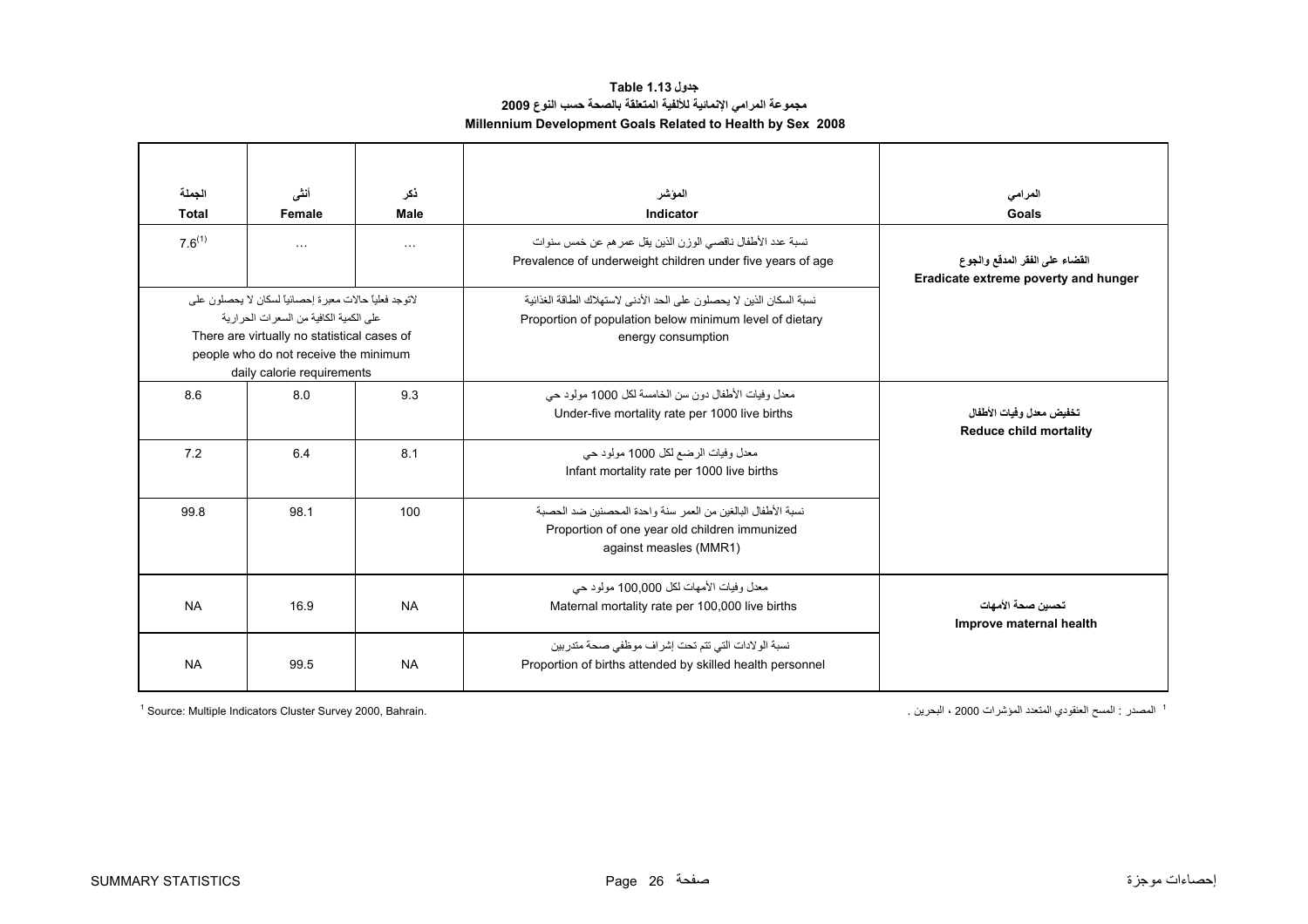# **مجموعة المرامي الإنمائية للألفية المتعلقة بالصحة حسب النوع <sup>2008</sup> Millennium Development Goals Related to Health by Sex 2008 (Cont'd) Table 1.13 جدول ) تابع(**

| الجملة<br><b>Total</b>                       | أننس<br>Female                    | ذكر<br>Male            | الموشر<br>Indicator                                                                                                                                                                                                                          | المرامى<br><b>Goals</b>                                                       |
|----------------------------------------------|-----------------------------------|------------------------|----------------------------------------------------------------------------------------------------------------------------------------------------------------------------------------------------------------------------------------------|-------------------------------------------------------------------------------|
| <b>NA</b>                                    |                                   | <b>NA</b>              | معدل انتشار فيروس العوز المناعي البشري لدى النساء الحوامل<br>اللائبي نتراوح أعمار هن بين 15 و 24 عاماً<br>HIV prevalence among pregnant women aged 15 - 24 years                                                                             | مكافحة فيروس العوز المناعي البشري ( الإيدز )<br>والملاريا وغير هما من الأمراض |
| <b>NA</b>                                    | <b>NA</b>                         | $9.6\%$ <sup>(1)</sup> | معدل انتشار استخدام الواقي الذكر ي<br>Condom use rate of the contraceptive prevalence rate                                                                                                                                                   | Combat HIV/AIDS, Malaria and<br>other diseases                                |
| $\cdots$                                     | $\cdots$                          | $\cdots$               | عدد الأطفال الأيتام بسبب فيروس العوز المناعي البشري / الإيدز<br>Number of children orphaned by HIV/AIDS                                                                                                                                      |                                                                               |
| $\cdots$                                     | $\sim$ $\sim$                     | $\sim$ .               | معدلات الانتشار والوفيات المرتبطة بالملاريا المعدل لكل 100,000 من السكان<br>Prevalence and death rates associated with malaria.<br>Rate per 100,000 population<br>الإصابة Prevalence<br>الو فاة<br>Death                                     |                                                                               |
| <b>NA</b>                                    | <b>NA</b>                         | <b>NA</b>              | نسبة السكان المقيمين في المناطق المعرضة لخطر الملاريا الذين يتخذون<br>تدابير فعالة للوقاية من الملار يا و علاجها<br>Proportion of population in malaria-risk areas using effective<br>malaria prevention and treatment measures              |                                                                               |
| $\sim$ $\sim$ $\sim$<br>$\sim$ $\sim$ $\sim$ | $\ddotsc$<br>$\sim$ $\sim$ $\sim$ | $\cdots$<br>$\cdots$   | معدلات الانتشار والوفيات المرتبطة بالسل الرئوي <sup>2</sup><br>المعدل لكل 100,000 من السكان<br>Prevalence and death rates associated with Tuberculosis <sup>2</sup><br>Rate per 100,000 population<br>الإصابة Prevalence<br>الو فاة<br>Death |                                                                               |
| 77                                           | 32                                | 45                     | عدد حالات السل التي اكتشفت وتم شفاؤها في إطار نظام العلاج<br>لفترة قصيرة تحت المراقبة المباشرة <sup>3</sup><br>Proportion of tuberculosis cases detected and cured under<br>DOTS (Directly Observed Treatment Short-course) <sup>3</sup>     |                                                                               |

 $1$  Source: Family Health Survey 1995.

2 Bahraini and non-Bahraini .

<sup>1</sup> المصدر : مسح صحة الاسرة 1995 .

<sup>2</sup> البحريينيين والأجانب <sub>.</sub>

 $^3$  Bahraini only, non-Bahraini repatriated after receiving the required treatment according to national policy. البحريينيين فقط ، الأجانب يتم ترحيلهم بعد تلقيهم العلاج المناسب طبقاً للتدابير الوطنية .